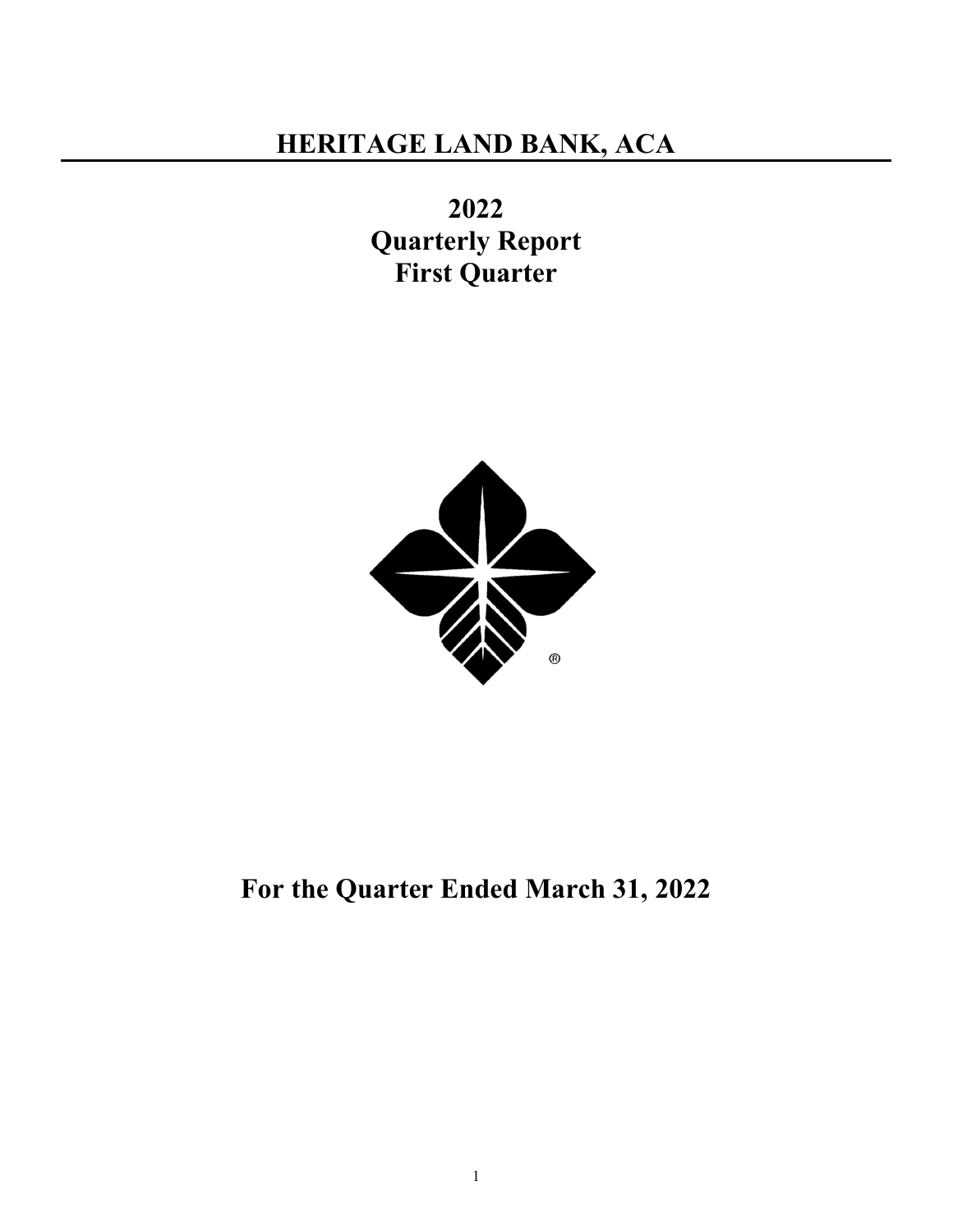#### REPORT OF MANAGEMENT

The undersigned certify that we have reviewed this report, that it has been prepared in accordance with all applicable statutory or regulatory requirements, and that the information contained herein is true, accurate, and complete to the best of our knowledge and belief.

Demille Caude

William M. Tandy, Chief Executive Officer Kevin Sampson, Chair, Board of Directors

May 9, 2022 May 9, 2022

 Heath Gattis, Chief Financial Officer May 9, 2022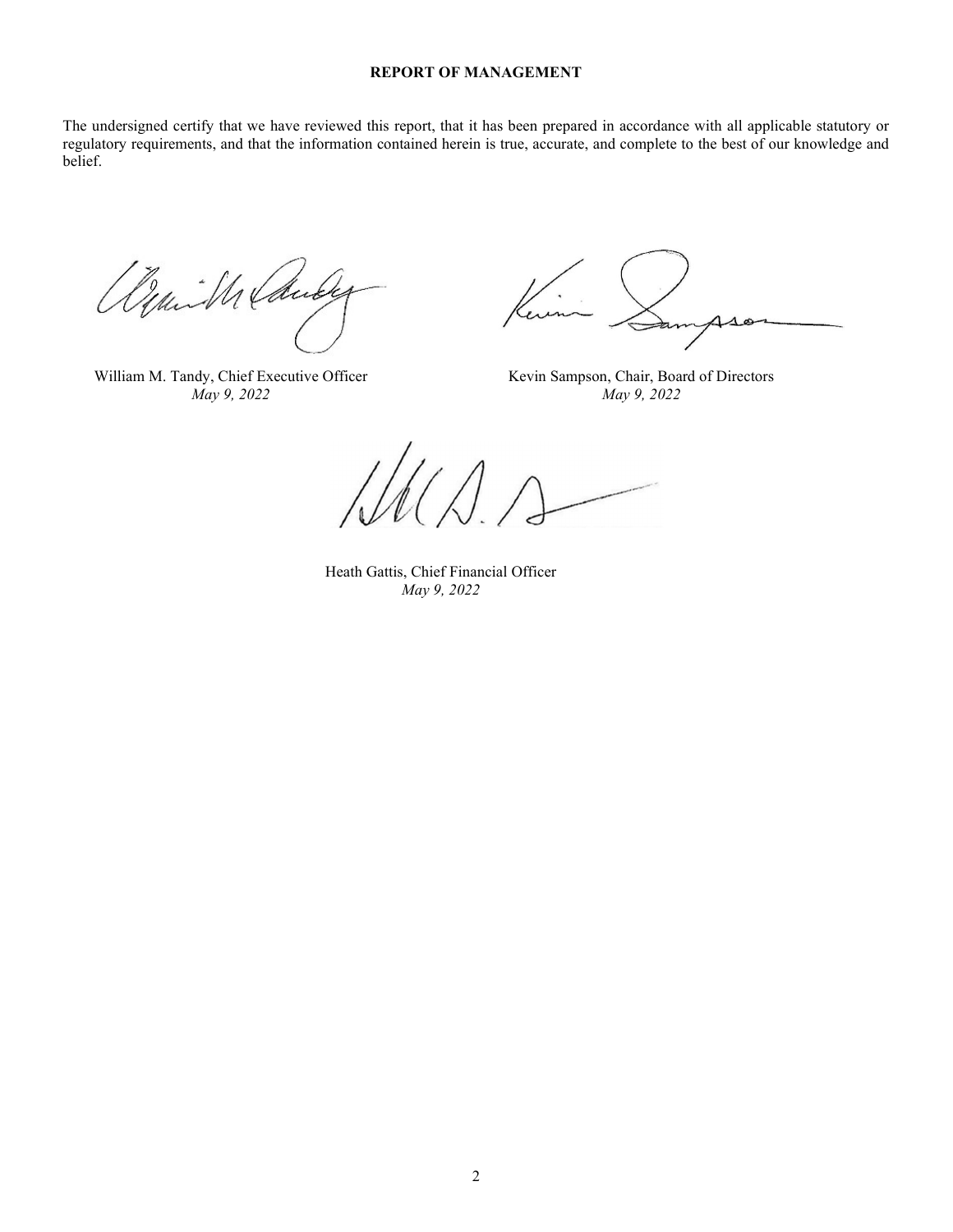# First Quarter 2022 Financial Report

## Table of Contents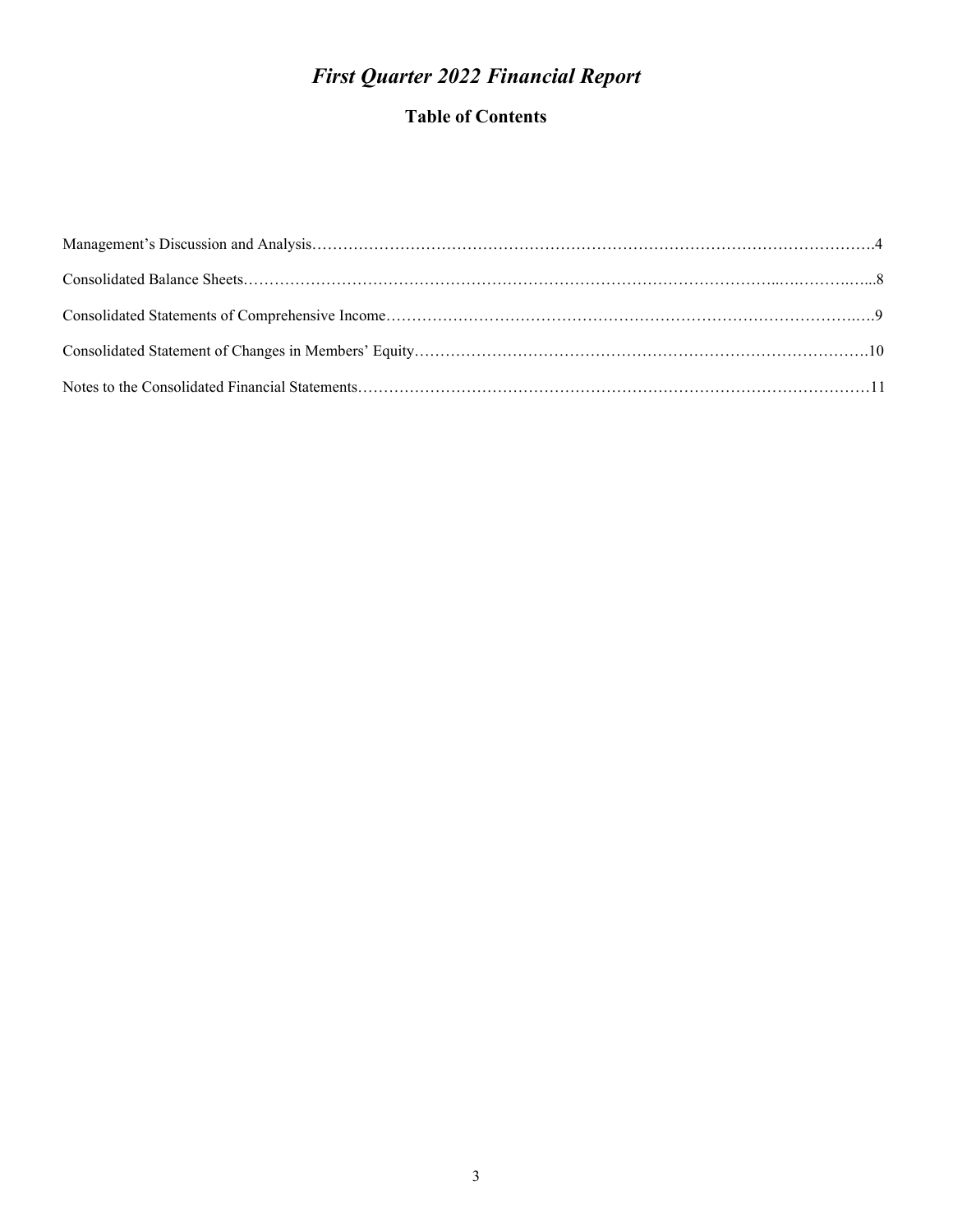## HERITAGE LAND BANK, ACA MANAGEMENT'S DISCUSSION AND ANALYSIS

The following commentary reviews the financial performance of the Heritage Land Bank, ACA (Agricultural Credit Association), referred to as the Association, for the quarter ended March 31, 2022. These comments should be read in conjunction with the accompanying financial statements and the December 31, 2021 Annual Report to Stockholders.

The Association is a member of the Farm Credit System (System), a nationwide network of cooperatively owned financial institutions established by and subject to the provisions of the Farm Credit Act of 1971, as amended, and the regulations of the Farm Credit Administration (FCA) promulgated thereunder.

The consolidated financial statements comprise the operations of the ACA and its wholly-owned subsidiaries. The consolidated financial statements were prepared under the oversight of the Association's audit committee.

## Significant Events

The Association's board of directors is committed to returning earnings in the form of a cooperative dividend. In January 2022, the board of directors declared a cash cooperative dividend distribution of approximately \$4.3 million from 2021 profits that was paid March 17, 2022. The cooperative dividend distribution equated to 70 basis points (0.7 percent). Since 2000, Heritage Land Bank has returned a total of \$51.8 million in cash to borrowers.

The U.S. has been operating under a presidentially declared emergency since March 13, 2020, due to the coronavirus disease 2019 (COVID-19). COVID-19 cases reported in the U.S. and within Texas have fluctuated widely in recent months due to several factors, including the emergence of new variants and associated governmental responses. The number of cases and hospitalizations increased to a new high in January 2022 but returned to historically low levels as of the end of the first quarter of 2022. Throughout this unprecedented time, the Association has continued to fulfill its mission to support agriculture and rural communities by providing access to reliable and consistent credit. While credit quality at the Association has remained strong through this stage of the pandemic, the continuation of the pandemic could result in above normal volatility in risk ratings in future periods.

Russia's military action in Ukraine (the Russia/Ukraine Conflict) has exacerbated the current supply chain disruptions and contributed to surging prices for certain materials and commodities. Russia and Ukraine collectively account for approximately 26 percent of global wheat exports and are also significant exporters of corn, nitrogen fertilizers, sunflower oil, metals and minerals, and several other products important to the agricultural industry and the global economy. Elevated commodity prices and reduced availability of some materials are leading to both challenges and opportunities for U.S. agricultural producers.

Inflationary pressures continued during the first quarter of 2022. The Consumer Price Index for all urban consumers increased by 7.9 percent for the 12-month period ending February 2022, reflecting the largest 12-month increase since 1982. The largest contributors to the overall increase were rising prices for gasoline, shelter, and food. In an anticipated move, the Federal Reserve began raising the target federal funds rate by 25 basis points on March 16, 2022, in an attempt to mitigate inflation. According to a March 16 Reuters' article, most policymakers now see the federal funds rate rising to a range of 1.75 percent to 2.0 percent by the end of 2022. The Federal Reserve is also expected to begin shrinking its balance sheet during the second quarter of 2022.

The overall impact of these circumstances is still evolving, and future events are still uncertain. The Association continues to assess the impact on the global, U.S. and Texas economies. The Association will continue to closely monitor the situation in the coming months.

## Loan Portfolio

Total loans outstanding at March 31, 2022, including nonaccrual loans and sales contracts, were \$659,622,241 compared to \$660,072,336 at December 31, 2021, reflecting a decrease of 0.1 percent. Nonaccrual loans as a percentage of total loans outstanding were 0.01 percent and 0.03 percent at March 31, 2022, and December 31, 2021, respectively.

The Association recorded \$13,835 in recoveries and no charge-offs for the quarter ended March 31, 2022, and \$16,378 in recoveries and no charge-offs for the same period in 2021. The Association's allowance for loan losses was 0.8 percent of total loans outstanding as of March 31, 2022, and December 31, 2021.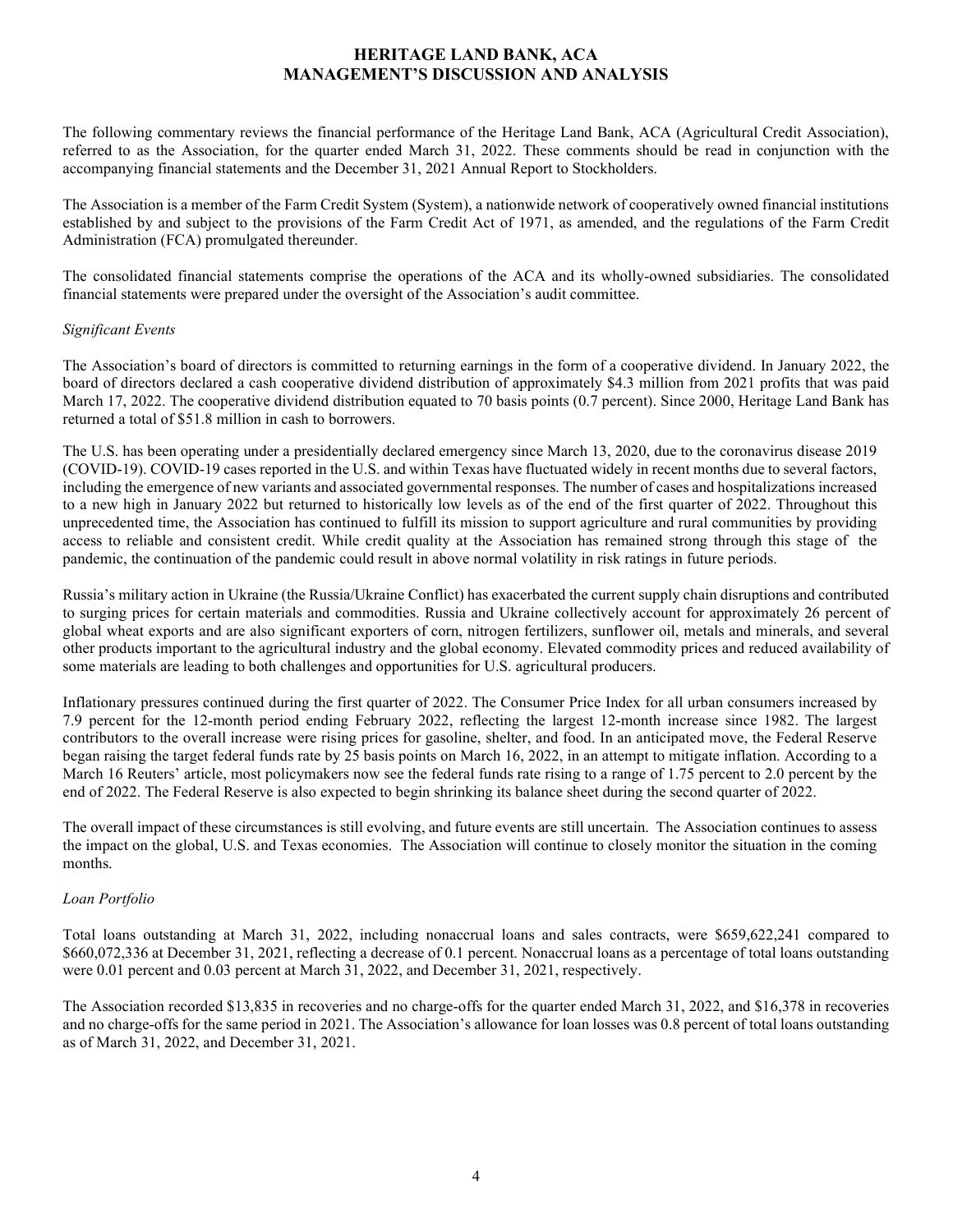High-risk assets include nonaccrual loans, loans that are past due 90 days or more and still accruing interest, formally restructured loans, and other property owned. The following table illustrates the Association's components and trends of high-risk assets.

| ts include nonaccrual loans, loans that are past due 90 days or more and still accruing interest, formally restructured<br>er property owned. The following table illustrates the Association's components and trends of high-risk assets. | <b>March 31, 2022</b> |                |              | December 31, 2021 |                |  |  |
|--------------------------------------------------------------------------------------------------------------------------------------------------------------------------------------------------------------------------------------------|-----------------------|----------------|--------------|-------------------|----------------|--|--|
|                                                                                                                                                                                                                                            | Amount                | $\frac{6}{6}$  |              | Amount            | $\frac{0}{0}$  |  |  |
| Nonaccrual<br>Formally restructured                                                                                                                                                                                                        | 42,591<br>76,716      | 35.7%<br>64.3% | $\mathbb{S}$ | 194,728<br>77,800 | 71.4%<br>28.6% |  |  |

#### Results of Operations

The Association had net income of \$2,504,825 for the three months ended March 31, 2022, as compared to net income of \$2,385,558 for the same period in 2021, reflecting an increase of 5.0 percent. Net interest income was \$4,367,520 for the three months ended March 31, 2022, compared to \$4,111,892 for the same period in 2021.

|                                                                                                                                                                                                                                                                                                                      |               | March 31, 2022                |             |                              |             | December 31, 2021                 |         |                         |
|----------------------------------------------------------------------------------------------------------------------------------------------------------------------------------------------------------------------------------------------------------------------------------------------------------------------|---------------|-------------------------------|-------------|------------------------------|-------------|-----------------------------------|---------|-------------------------|
|                                                                                                                                                                                                                                                                                                                      |               | Amount                        |             | $\frac{0}{0}$                |             | Amount                            |         | $\frac{0}{0}$           |
| Nonaccrual                                                                                                                                                                                                                                                                                                           | <sup>\$</sup> | 42,591                        |             | 35.7%                        | \$          | 194,728                           |         | 71.4%                   |
| Formally restructured                                                                                                                                                                                                                                                                                                |               | 76,716                        |             | 64.3%                        |             | 77,800                            |         | 28.6%                   |
| Total                                                                                                                                                                                                                                                                                                                | $\mathbf{\$}$ | 119,307                       |             | 100.0%                       | \$          | 272,528                           |         | 100.0%                  |
| perations                                                                                                                                                                                                                                                                                                            |               |                               |             |                              |             |                                   |         |                         |
| ition had net income of \$2,504,825 for the three months ended March 31, 2022, as compared to net income of \$2,385,558<br>e period in 2021, reflecting an increase of 5.0 percent. Net interest income was \$4,367,520 for the three months ended<br>$0.022$ , compared to \$4,111,892 for the same period in 2021. |               |                               |             | <b>Three Months Ended</b>    |             |                                   |         |                         |
|                                                                                                                                                                                                                                                                                                                      |               | March 31,                     |             |                              |             | March 31,                         |         |                         |
|                                                                                                                                                                                                                                                                                                                      |               | 2022                          |             |                              |             | 2021                              |         |                         |
|                                                                                                                                                                                                                                                                                                                      |               | Average                       |             |                              |             | Average                           |         |                         |
| Loans                                                                                                                                                                                                                                                                                                                |               | <b>Balance</b><br>659,409,943 | $\mathbf S$ | <b>Interest</b><br>7,243,376 | S.          | Balance<br>621,419,121            |         | Interest<br>\$6,806,824 |
| Interest-bearing liabilities                                                                                                                                                                                                                                                                                         |               | 567,781,636                   |             | 2,875,856                    |             | 535,590,852                       |         | 2,694,932               |
| Impact of capital                                                                                                                                                                                                                                                                                                    | S             | 91,628,307                    |             |                              | $\mathbb S$ | 85,828,269                        |         |                         |
| Net interest income                                                                                                                                                                                                                                                                                                  |               |                               | S.          | 4,367,520                    |             |                                   |         | \$4,111,892             |
|                                                                                                                                                                                                                                                                                                                      |               | 2022                          |             |                              |             | 2021                              |         |                         |
|                                                                                                                                                                                                                                                                                                                      |               | <b>Average Yield</b>          |             |                              |             | Average Yield                     |         |                         |
| Yield on loans                                                                                                                                                                                                                                                                                                       |               | 4.45%                         |             |                              |             |                                   | 4.44%   |                         |
| Cost of interest-bearing                                                                                                                                                                                                                                                                                             |               |                               |             |                              |             |                                   |         |                         |
| liabilities                                                                                                                                                                                                                                                                                                          |               | 2.05%                         |             |                              |             | 2.04%                             |         |                         |
| Interest rate spread<br>Net interest income as a                                                                                                                                                                                                                                                                     |               | 2.40%                         |             |                              |             |                                   | 2.40%   |                         |
| percentage of average                                                                                                                                                                                                                                                                                                |               |                               |             |                              |             |                                   | 2.68%   |                         |
| earning assets                                                                                                                                                                                                                                                                                                       |               | 2.69%                         |             |                              |             |                                   |         |                         |
|                                                                                                                                                                                                                                                                                                                      |               |                               |             | Three months ended:          |             |                                   |         |                         |
|                                                                                                                                                                                                                                                                                                                      |               |                               |             |                              |             | March 31, 2022 vs. March 31, 2021 |         |                         |
|                                                                                                                                                                                                                                                                                                                      |               |                               |             | Increase due to              |             |                                   |         |                         |
|                                                                                                                                                                                                                                                                                                                      |               | Volume                        |             |                              | Rate        | <b>Total</b>                      |         |                         |
| Interest income - loans                                                                                                                                                                                                                                                                                              |               | 416,137<br>S.                 |             | \$                           | 20,415      | S                                 | 436,552 |                         |
| Interest expense                                                                                                                                                                                                                                                                                                     |               | 161,972                       |             |                              | 18,951      |                                   | 180,923 |                         |

|                         |         | Three months ended:               |  |         |
|-------------------------|---------|-----------------------------------|--|---------|
|                         |         | March 31, 2022 vs. March 31, 2021 |  |         |
|                         |         | Increase due to                   |  |         |
|                         | Volume  | Rate                              |  | Total   |
| Interest income - loans | 416,137 | 20,415                            |  | 436,552 |
| Interest expense        | 161,972 | 18,951                            |  | 180,923 |
| Net interest income     | 254,165 | 1.464                             |  | 255,629 |

Interest income for the three months ended March 31, 2022, increased by \$436,552, or 6.4 percent, from the same period of 2021 primarily due to an increase in average loan volume. Interest expense for the three months ended March 31, 2022, increased by \$180,923, or 6.7 percent, from the same period of 2021 primarily due to an increase in average debt volume. Average loan volume for the first quarter of 2022 was \$659,409,943, compared to \$621,419,121 in the first quarter of 2021. The average net interest rate spread on the loan portfolio for the first quarter of 2022 and the first quarter of 2021 was 2.40 percent.

The Association's return on average assets for the three months ended March 31, 2022, was 1.51 percent compared to 1.52 percent for the same period in 2021. The Association's return on average equity for the three months ended March 31, 2022, was 10.41 percent, compared to 10.47 percent for the same period in 2021.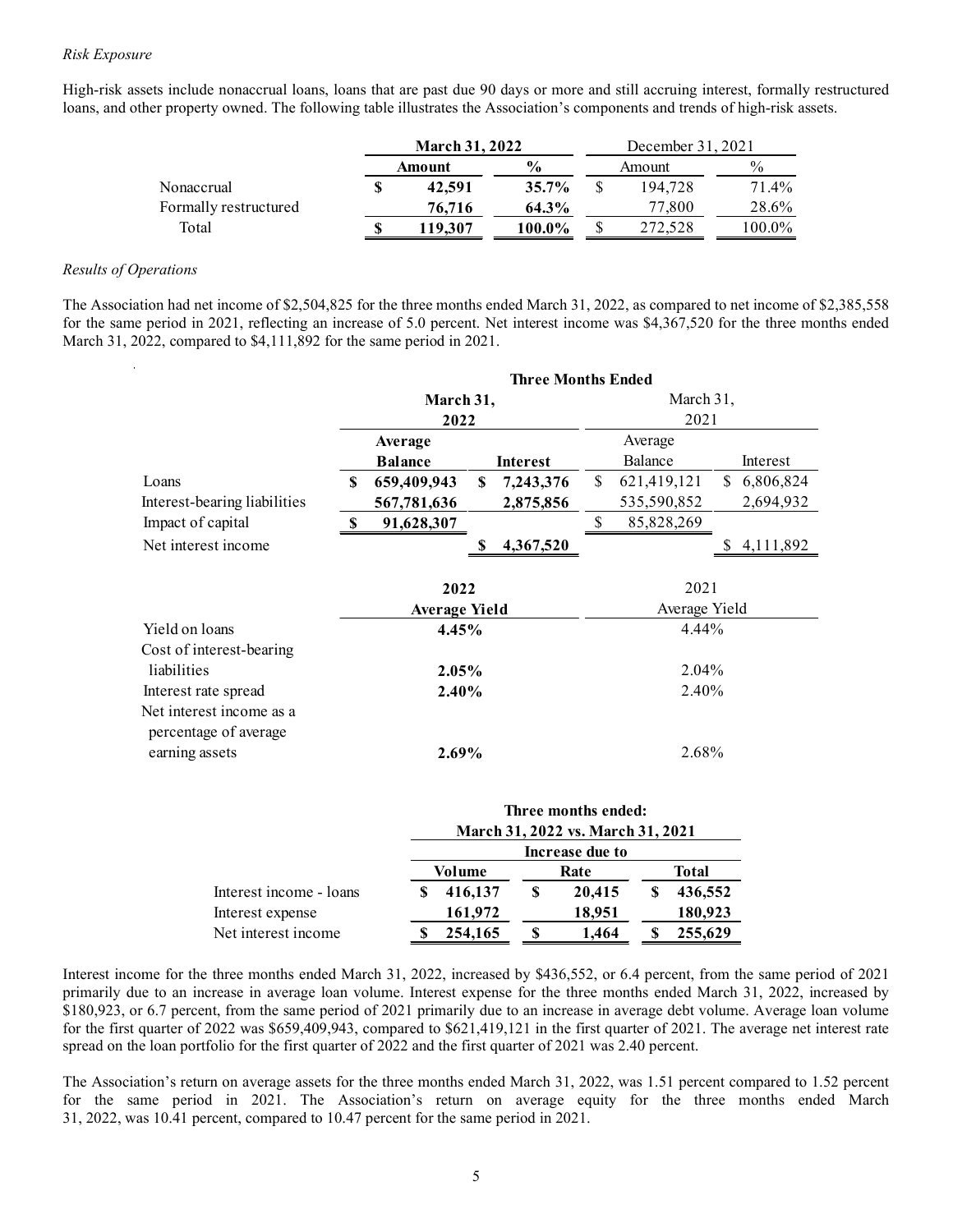#### Liquidity and Funding Sources

The Association secures the majority of its lendable funds from the Farm Credit Bank of Texas (the Bank), which obtains its funds through the issuance of System-wide obligations and with lendable equity. The following schedule summarizes the Association's borrowings.

|                                  | March 31,   | December 31, |
|----------------------------------|-------------|--------------|
|                                  | 2022        | 2021         |
| Note payable to the Bank         | 567,123,363 | 568,220,382  |
| Accrued interest on note payable | 993,767     | 980,745      |
| Total                            | 568,117,130 | 569,201,127  |

The Association operates under a general financing agreement (GFA) with the Bank. The current GFA is effective through September 30, 2023. The primary source of liquidity and funding for the Association is a direct loan from the Bank. The outstanding balance of \$567,123,363 as of March 31, 2022, is recorded as a liability on the Association's balance sheet. The note carried a weighted average interest rate of 2.04 percent at March 31, 2022. The indebtedness is collateralized by a pledge of substantially all of the Association's assets to the Bank and is governed by the GFA. The slight decrease in note payable to the Bank since December 31, 2021, is due to the Association's slight decrease in accrual loan volume. The slight increase in the related accrued interest payable is due to the slight increase in cost of interest-bearing liabilities. The Association's own funds, which represent the amount of the Association's loan portfolio funded by the Association's equity, were \$91,808,341 at March 31, 2022. The maximum amount the Association may borrow from the Bank as of March 31, 2022, was \$660,596,258 as defined by the GFA. The indebtedness continues in effect until the expiration date of the GFA, or by the Association, in the event of a breach of this agreement by the Bank, upon giving the Bank 30 calendar days' prior written notice, or in all other circumstances, upon giving the Bank 120 days' prior written notice.

#### Capital Resources

The Association's capital position increased by \$1,573,563 at March 31, 2022, compared to December 31, 2021. The Association's debt as a percentage of members' equity was 5.87:1 as of March 31, 2022, compared to 5.99:1 as of December 31, 2021.

Farm Credit Administration regulations require the Association to maintain minimums for various regulatory capital ratios. New regulations became effective January 1, 2017, which replaced the previously required core surplus and total surplus ratios with common equity tier 1, tier 1 capital, and total capital risk-based capital ratios. The new regulations also added tier 1 leverage and unallocated retained earnings and equivalents (UREE) ratios. The permanent capital ratio continues to remain in effect, with some modifications to align with the new regulations. As of March 31, 2022, the Association exceeded all regulatory capital requirements.

#### Significant Recent Accounting Pronouncements

In January 2021, the Financial Accounting Standards Board (FASB) issued an update whereby certain derivative instruments may be modified to change the rate used for margining, discounting, or contract price alignment. An entity may elect to apply the new amendments on a full retrospective basis as of any date from the beginning of an interim period that includes or is subsequent to March 12, 2020, or on a prospective basis to new modifications from any date within an interim period that includes or is subsequent to the date of the update, up to the date that financial statements are available to be issued. These amendments do not apply to contract modifications made or new hedging relationships entered into after December 31, 2022, and existing hedging relationships evaluated for effectiveness in periods after December 31, 2022. The Association is evaluating the impact of adoption on the Association's financial condition and its results of operations.

In March 2020, the FASB issued guidance entitled "Facilitation of the Effects of Reference Rate Reform on Financial Reporting." The guidance provides optional expedients and exceptions for applying GAAP to contracts, hedging relationships and other transactions affected by reference rate reform. The guidance simplifies the accounting evaluation of contract modifications that replace a reference rate affected by reference rate reform and contemporaneous modifications of other contracts related to the replacement of the reference rate. With respect to hedge accounting, the guidance allows amendment of formal designation and documentation of hedging relationships in certain circumstances as a result of reference rate reform and provides additional expedients for different types of hedges, if certain criteria are met. The optional amendments are effective as of March 12, 2020, through December 31, 2022. The Association is evaluating the impact of adoption on the Association's financial condition and its results of operations.

In December 2019, the FASB issued guidance entitled "Simplifying the Accounting for Income Taxes." This guidance eliminates certain intra period tax allocations, foreign deferred tax recognition and interim period tax calculations. In addition, the guidance simplifies disclosure regarding capital and franchise taxes, the allocation of goodwill in business combinations, subsidiary financial statements, and other disclosures. The new guidance is intended to eliminate and/or simplify certain aspects of income tax accounting that are complex or that require significant judgment in application or presentation. The guidance becomes effective for fiscal years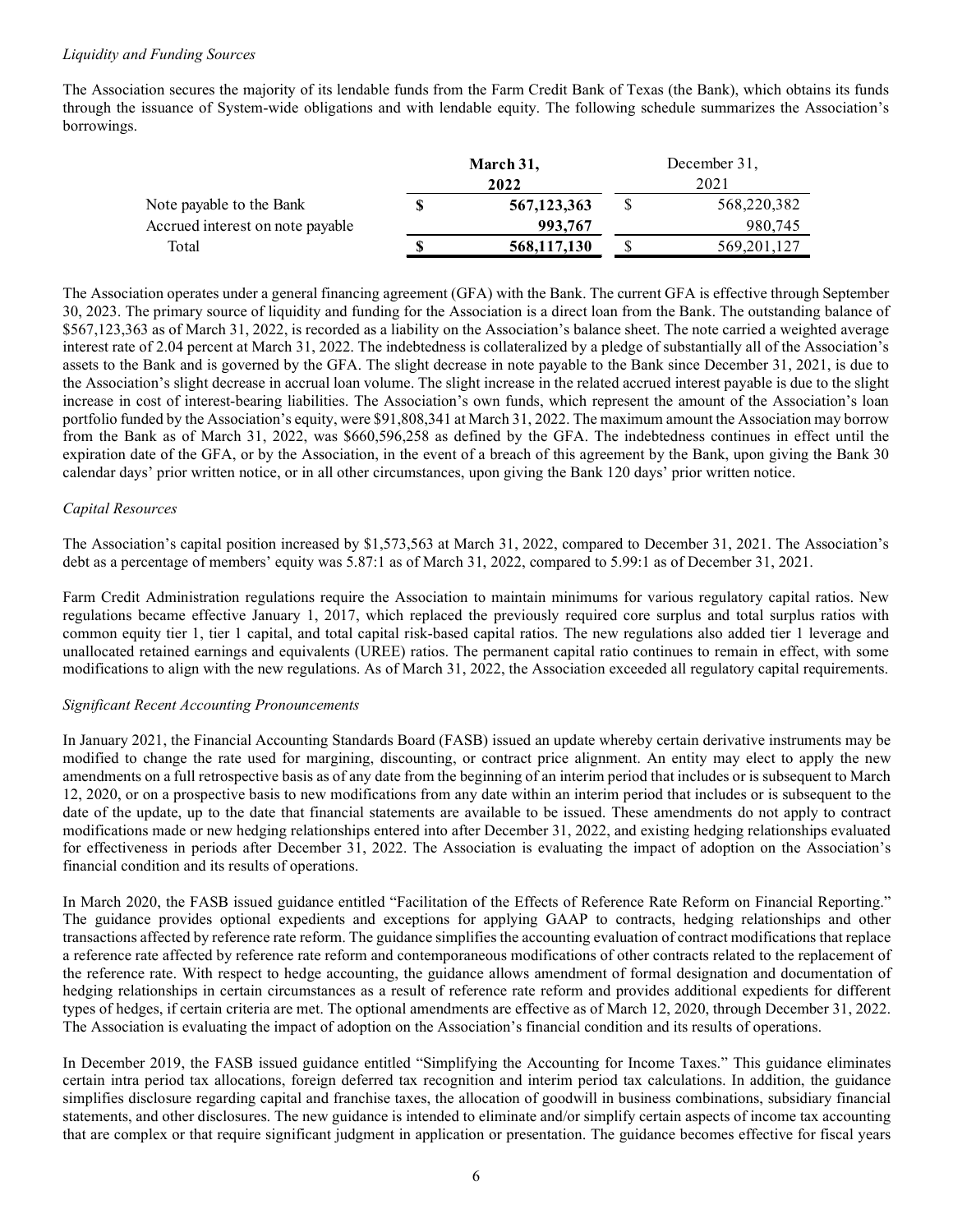beginning after December 15, 2021. Early adoption of the guidance is permitted and the Association adopted this guidance on January 1, 2020. The adoption of this guidance did not materially impact the Association's financial condition or results of operations.

In August 2018, the FASB issued guidance entitled "Disclosure Framework — Changes to the Disclosure Requirements for Defined Benefit Plans." The guidance modifies the disclosure requirements for employers that sponsor defined benefit pension or other postretirement plans. This guidance became effective for fiscal years ending after December 15, 2020. The guidance was applied on a retrospective basis for all periods. The adoption of this guidance did not impact the Association's financial condition or its results of operations but did impact the employee benefit plan disclosures.

In August 2018, FASB issued guidance entitled "Customer's Accounting for Implementation Costs Incurred in a Cloud Computing Arrangement That Is a Service Cost." The guidance aligns the requirements for capitalizing implementation costs incurred in a hosting arrangement that is a service contract with the requirements for capitalizing implementation costs incurred to develop or obtain internal-use software (and hosting arrangements that include an internal-use software license). The accounting for the service element of a hosting arrangement that is a service contract is not affected by this guidance. This guidance became effective for interim and annual periods beginning after December 15, 2019. The guidance also requires an entity (customer) to expense the capitalized implementation costs of a hosting arrangement that is a service contract over the term of the hosting arrangement. It further specifies where to present expense and payments in the financial statements. The guidance is to be applied on a retrospective or prospective basis to all implementation costs incurred after the date of adoption. The adoption of this guidance did not materially impact the Association's financial condition or its results of operations.

In August 2018, the FASB issued guidance entitled "Disclosure Framework — Changes to the Disclosure Requirements for Fair Value Measurement." The guidance modifies the requirements on fair value measurements by removing, modifying or adding to the disclosures. This guidance became effective for interim and annual periods beginning after December 15, 2019. Early adoption was permitted and an entity was permitted to early adopt any removal or modified disclosures and delay adoption of the additional disclosures until their effective date. The adoption of this guidance did not impact the Association's financial condition or its results of operations but did impact the fair value measurements disclosures.

In June 2016, the FASB issued guidance entitled "Measurement of Credit Losses on Financial Instruments." The guidance replaces the current incurred loss impairment methodology with a methodology that reflects expected credit losses and requires consideration of a broader range of reasonable and supportable information to inform credit loss estimates. Credit losses relating to available-forsale securities would also be recorded through an allowance for credit losses. For public business entities that are not U.S. Securities and Exchange Commission filers this guidance was to become effective for interim and annual periods beginning after December 15, 2020, with early application permitted. In November 2019, the FASB issued an update that amends the mandatory effective date for this guidance for certain institutions. The change resulted from a change in the effective date philosophy that extends and simplifies the adoption by staggering the dates between large public entities and other entities. As a result of the change, the new credit loss standard, for those institutions qualifying for the delay, becomes effective for interim and annual reporting periods beginning after December 15, 2022, with early adoption permitted. The Association qualifies for the delay in the adoption date. The Association continues to evaluate the impact of adoption on the Association's financial condition and its results of operations.

## Relationship With the Farm Credit Bank of Texas

The Association's financial condition may be impacted by factors that affect the Bank. The financial condition and results of operations of the Bank may materially affect the stockholder's investment in the Association. The Management's Discussion and Analysis and Notes to Financial Statements contained in the 2021 Annual Report of Heritage Land Bank, ACA more fully describe the Association's relationship with the Bank.

The annual and quarterly stockholder reports of the Bank are available free of charge, upon request. These reports can be obtained by writing to Farm Credit Bank of Texas, Corporate Communications, P.O. Box 202590, Austin, Texas 78720, or by calling (512) 483- 9204. The annual and quarterly stockholder reports for the Bank are also available on its website at www.farmcreditbank.com.

The Association's quarterly stockholder reports are also available free of charge, upon request. These reports can be obtained by writing to Heritage Land Bank, ACA, 4608 Kinsey Drive, Tyler, Texas, 75703 or calling (903) 534-4975. The annual and quarterly stockholder reports for the Association are also available on its website at *heritagelandbank.com*. Copies of the Association's quarterly stockholder reports can also be requested by e-mailing *stephanie.davis@heritagelandbank.com.*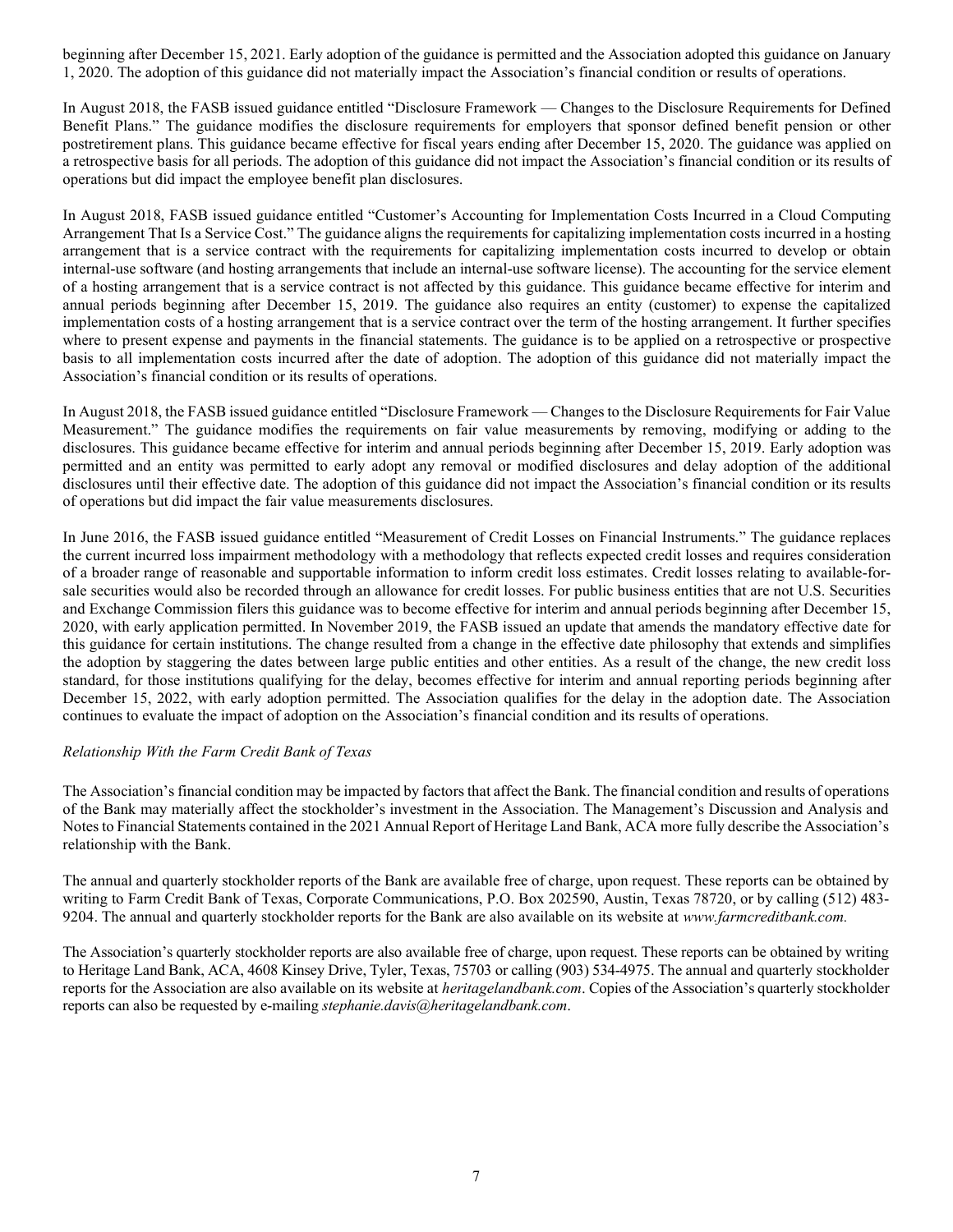## CONSOLIDATED BALANCE SHEETS

|                                                                     |                           | March 31,<br>2022<br>(unaudited) |              | December 31,<br>2021 |
|---------------------------------------------------------------------|---------------------------|----------------------------------|--------------|----------------------|
| <b>ASSETS</b>                                                       |                           |                                  |              |                      |
| Cash                                                                | \$                        | 13,389                           | \$           | 39,628               |
| Loans                                                               |                           | 659, 622, 241                    |              | 660,072,336          |
| Less: allowance for loan losses                                     |                           | 5,446,732                        |              | 5,432,897            |
| Net loans                                                           |                           | 654,175,509                      |              | 654,639,439          |
| Accrued interest receivable                                         |                           | 3,199,898                        |              | 2,560,938            |
| Investment in and receivable from the Farm<br>Credit Bank of Texas: |                           |                                  |              |                      |
| Capital stock                                                       |                           | 11,039,020                       |              | 11,039,020           |
| Other                                                               |                           | 1,023,644                        |              | 1,372,986            |
| Premises and equipment, net                                         |                           | 5,466,716                        |              | 5,474,306            |
| Other assets                                                        |                           | 669,111                          |              | 423,448              |
| Total assets                                                        | \$                        | 675,587,287                      | $\mathbb{S}$ | 675,549,765          |
| <b>LIABILITIES</b>                                                  |                           |                                  |              |                      |
| Note payable to the Farm Credit Bank of Texas                       | \$                        | 567,123,363                      | \$           | 568,220,382          |
| Advance conditional payments                                        |                           | 3,633                            |              | 1,044                |
| Accrued interest payable                                            |                           | 993,767                          |              | 980,745              |
| Drafts outstanding                                                  |                           | 267,981                          |              | 206,161              |
| Cooperative dividends payable                                       |                           | 1,176,000                        |              | 4,587,000            |
| Other liabilities                                                   |                           | 7,752,183                        |              | 4,857,636            |
| <b>Total liabilities</b>                                            |                           | 577,316,927                      |              | 578,852,968          |
| <b>MEMBERS' EQUITY</b>                                              |                           |                                  |              |                      |
| Capital stock and participation certificates                        |                           | 2,698,420                        |              | 2,717,525            |
| Unallocated retained earnings                                       |                           | 95,877,978                       |              | 94,289,309           |
| Accumulated other comprehensive loss                                |                           | (306, 038)                       |              | (310, 037)           |
| Total members' equity                                               |                           | 98,270,360                       |              | 96,696,797           |
| Total liabilities and members' equity                               | $\boldsymbol{\mathsf{S}}$ | 675,587,287                      | \$           | 675, 549, 765        |
|                                                                     |                           |                                  |              |                      |

The accompanying notes are an integral part of these combined financial statements.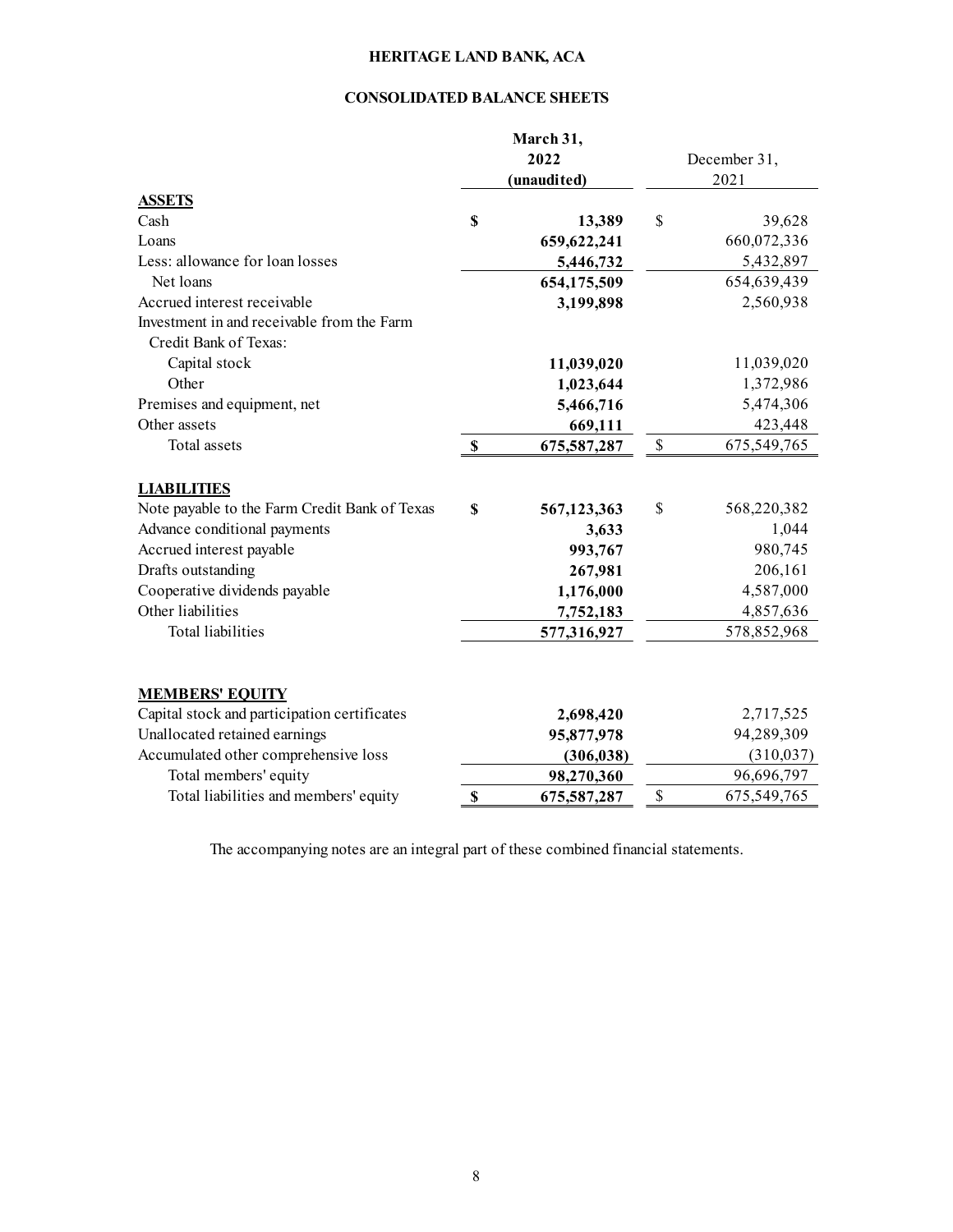## CONSOLIDATED STATEMENTS OF COMPREHENSIVE INCOME

(unaudited)

|                                                         | <b>Quarter Ended</b> |           |                     |
|---------------------------------------------------------|----------------------|-----------|---------------------|
|                                                         |                      | March 31, |                     |
|                                                         | 2022                 |           | 2021                |
| <b>INTEREST INCOME</b>                                  |                      |           |                     |
| Loans                                                   | \$<br>7,243,376      | \$        | 6,806,824           |
| <b>INTEREST EXPENSE</b>                                 |                      |           |                     |
| Note payable to the Farm Credit Bank of Texas           | 2,875,849            |           | 2,694,930           |
| Advance conditional payments                            | 7                    |           | 2                   |
| Total interest expense                                  | 2,875,856            |           | 2,694,932           |
| Net interest income                                     | 4,367,520            |           | 4,111,892           |
| <b>PROVISION FOR LOAN LOSSES</b>                        |                      |           |                     |
| Net interest income after                               |                      |           |                     |
| provision for loan losses                               | 4,367,520            |           | 4,111,892           |
| <b>NONINTEREST INCOME</b>                               |                      |           |                     |
| Income from the Farm Credit Bank of Texas:              |                      |           |                     |
| Patronage income                                        | 1,002,383            |           | 903,151             |
| Loan fees                                               | 31,745               |           | 49,998              |
| Refunds from Farm Credit System                         |                      |           |                     |
| Insurance Corporation                                   | 78,225               |           | 58,567              |
| Financially related services income                     | 162                  |           | 329                 |
| Gain (loss) on other property owned, net                | 644                  |           | (9,000)             |
| Gain on sale of premises and equipment, net             | 48,284               |           |                     |
| Other noninterest income                                | 22,461               |           | 26,211              |
| Total noninterest income                                | 1,183,904            |           | 1,029,256           |
| <b>NONINTEREST EXPENSES</b>                             |                      |           |                     |
| Salaries and employee benefits                          | 1,961,760            |           | 1,770,234           |
| Directors' expense                                      | 70,905               |           | 33,696              |
| Purchased services                                      | 94,052               |           | 116,056             |
| Travel                                                  | 53,740               |           | 60,433              |
| Occupancy and equipment                                 | 226,119              |           | 235,069             |
| Communications                                          | 31,598               |           | 34,181              |
| Advertising                                             | 79,070               |           | 79,263              |
| Public and member relations                             | 107,563              |           | 99,633              |
| Supervisory and exam expense                            | 58,931               |           | 55,169              |
| Insurance Fund premiums                                 | 234,879              |           | 216,625             |
|                                                         |                      |           |                     |
| Other noninterest expense<br>Total noninterest expenses | 127,982<br>3,046,599 |           | 55,231<br>2,755,590 |
| <b>NET INCOME</b>                                       | 2,504,825            |           | 2,385,558           |
| Other comprehensive income:                             |                      |           |                     |
|                                                         | 3,999                |           | 4,837               |
| Change in postretirement benefit plans                  |                      | \$        | 2,390,395           |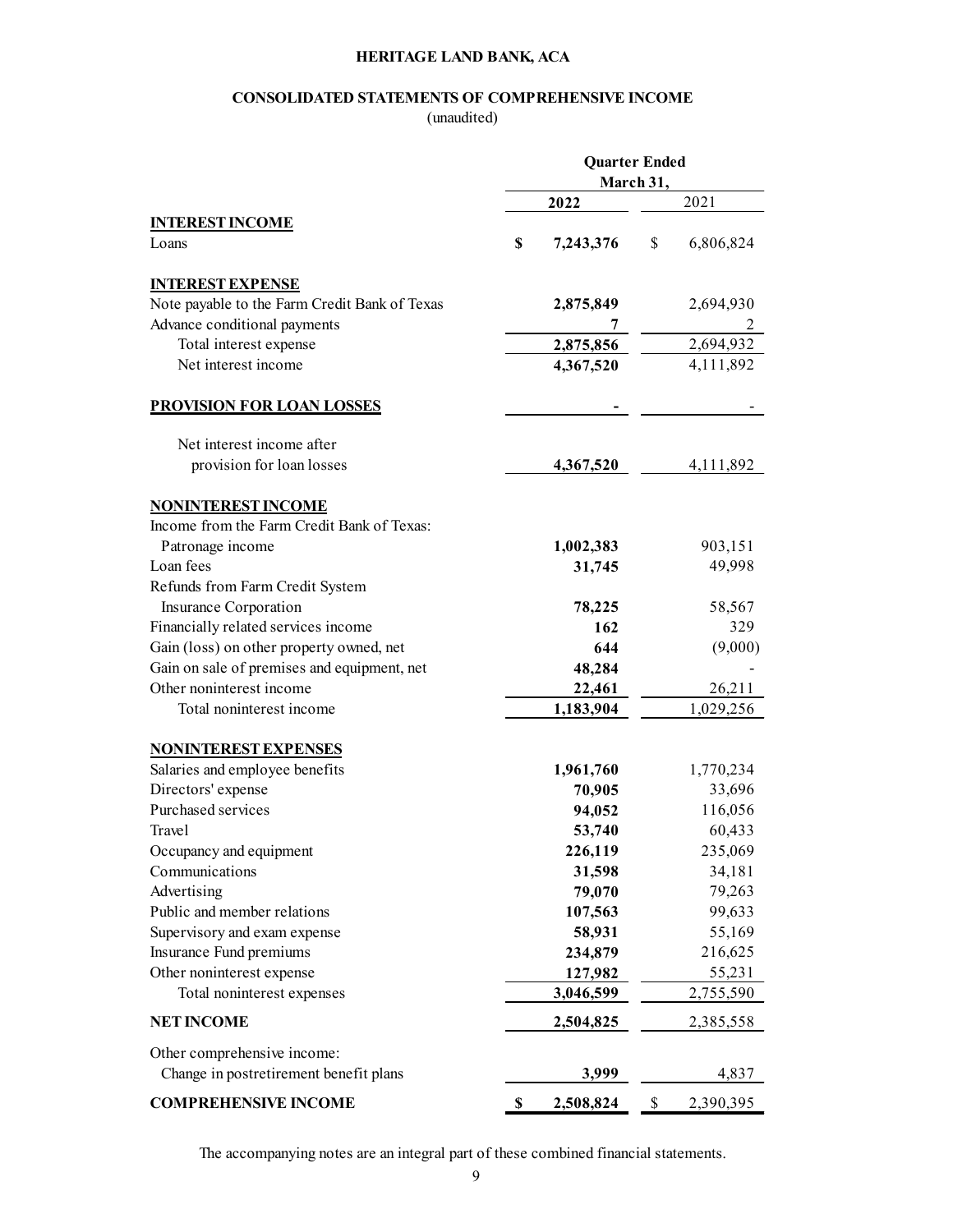## CONSOLIDATED STATEMENT OF CHANGES IN MEMBERS' EQUITY

| <b>CONSOLIDATED STATEMENT OF CHANGES IN MEMBERS' EQUITY</b>                                                                                                                                   |              | HERITAGE LAND BANK, ACA                                        |              |                                         |              |                                                        |      |                                                                |
|-----------------------------------------------------------------------------------------------------------------------------------------------------------------------------------------------|--------------|----------------------------------------------------------------|--------------|-----------------------------------------|--------------|--------------------------------------------------------|------|----------------------------------------------------------------|
|                                                                                                                                                                                               |              | (unaudited)<br>Capital Stock/<br>Participation<br>Certificates |              | <b>Retained Earnings</b><br>Unallocated |              | Accumulated<br>Other<br>Comprehensive<br>Income (Loss) |      | <b>Total</b><br>Members'<br>Equity                             |
| Balance at December 31, 2020<br>Comprehensive income<br>Capital stock/participation certificates issued<br>Capital stock/participation certificates retired<br>Cooperative dividends:         | \$           | 2,648,380<br>159,570<br>(122, 865)                             | S            | 89,506,815<br>2,385,558                 | S            | (346, 227)<br>4,837                                    | S    | 91,808,968<br>2,390,395<br>159,570<br>(122, 865)               |
| Cash<br>Capital stock/participation certificates<br>Balance at March 31, 2021                                                                                                                 |              | 2,685,085                                                      | $\mathbb{S}$ | (1,326,143)<br>90,566,230               | \$           | (341,390)                                              | $\$$ | (1,326,143)<br>92,909,925                                      |
|                                                                                                                                                                                               |              |                                                                |              |                                         |              |                                                        |      |                                                                |
| Balance at December 31, 2021<br>Comprehensive income<br>Capital stock/participation certificates issued<br>Capital stock/participation certificates retired<br>Cooperative dividends:<br>Cash | \$           | 2,717,525<br>108,360<br>(127, 465)                             | -S           | 94,289,309<br>2,504,825<br>(916, 156)   | \$           | (310, 037)<br>3,999                                    | S    | 96,696,797<br>2,508,824<br>108,360<br>(127, 465)<br>(916, 156) |
| Capital stock/participation certificates                                                                                                                                                      | $\mathbb{S}$ | 2,698,420                                                      | <sup>S</sup> | 95,877,978                              | $\mathbf{s}$ | (306, 038)                                             | - S  | 98,270,360                                                     |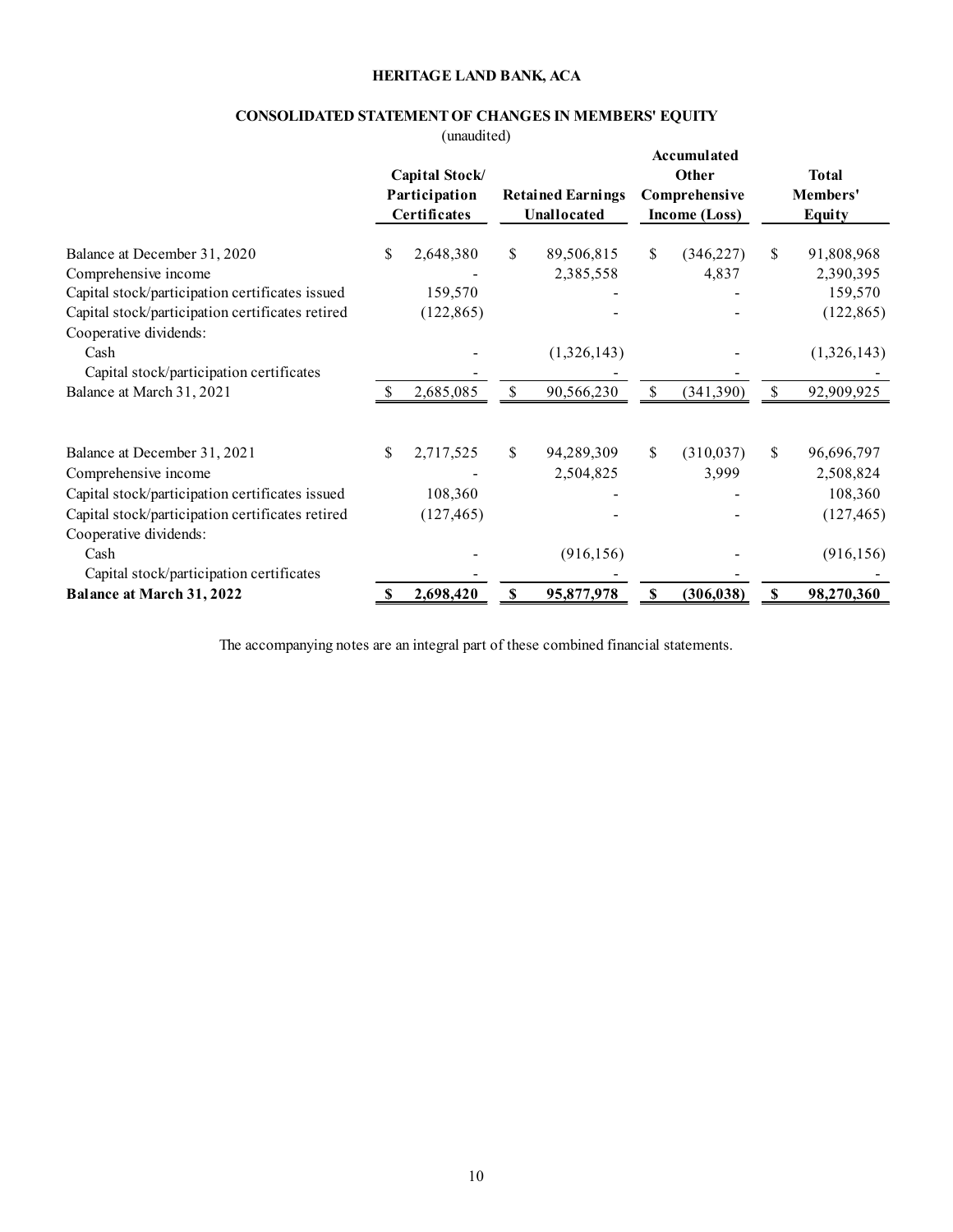## HERITAGE LAND BANK, ACA NOTES TO THE CONSOLIDATED FINANCIAL STATEMENTS

(unaudited)

## NOTE 1 — ORGANIZATION AND SIGNIFICANT ACCOUNTING POLICIES:

The Heritage Land Bank, ACA (Agricultural Credit Association), referred to as the Association, is a member-owned cooperative that provides credit and credit-related services to or for the benefit of eligible borrowers/stockholders for qualified agricultural purposes. The Association serves the counties of Anderson, Angelina, Cherokee, Collin, Dallas, Henderson, Hunt, Nacogdoches, Panola, Rockwall, Rusk, Sabine, San Augustine, Shelby, Smith, and Tarrant in the state of Texas. The Association is a lending institution of the Farm Credit System (the System), which was established by Acts of Congress to meet the needs of American agriculture.

The accompanying unaudited consolidated financial statements have been prepared in accordance with accounting principles generally accepted in the U.S. (GAAP) for interim financial information. Accordingly, they do not include all of the disclosures required by GAAP for annual financial statements and should be read in conjunction with the audited consolidated financial statements as of and for the year ended December 31, 2021, as contained in the 2021 Annual Report to Stockholders.

In the opinion of management, the accompanying consolidated financial statements contain all adjustments necessary for a fair presentation of the interim financial condition and results of operations and conform with generally accepted accounting principles (GAAP), except for the inclusion of a statement of cash flows. GAAP require a business enterprise that provides a set of financial statements reporting both financial position and results of operations to also provide a statement of cash flows for each period for which results of operations are provided. In regulations issued by the Farm Credit Administration (FCA), associations have the option to exclude statements of cash flows in interim financial statements. Therefore, the Association has elected not to include a statement of cash flows in these consolidated financial statements. These interim financial statements should be read in conjunction with the audited financial statements as of and for the year ended December 31, 2021, as contained in the 2021 Annual Report to Stockholders. The preparation of financial statements in accordance with GAAP requires management to make estimates and assumptions that affect the amounts reported in the financial statements and accompanying notes. Actual results could differ from those estimates. The results of operations for interim periods are not necessarily indicative of the results to be expected for the full year ending December 31, 2022. Descriptions of the significant accounting policies are included in the 2021 Annual Report to Stockholders. In the opinion of management, these policies and the presentation of the interim financial condition and results of operations conform with GAAP and prevailing practices within the banking industry.

In January 2021, the Financial Accounting Standards Board (FASB) issued an update whereby certain derivative instruments may be modified to change the rate used for margining, discounting, or contract price alignment. An entity may elect to apply the new amendments on a full retrospective basis as of any date from the beginning of an interim period that includes or is subsequent to March 12, 2020, or on a prospective basis to new modifications from any date within an interim period that includes or is subsequent to the date of the update, up to the date that financial statements are available to be issued. These amendments do not apply to contract modifications made or new hedging relationships entered into after December 31, 2022, and existing hedging relationships evaluated for effectiveness in periods after December 31, 2022. The Association is evaluating the impact of adoption on the Association's financial condition and its results of operations.

In March 2020, the FASB issued guidance entitled "Facilitation of the Effects of Reference Rate Reform on Financial Reporting." The guidance provides optional expedients and exceptions for applying GAAP to contracts, hedging relationships and other transactions affected by reference rate reform. The guidance simplifies the accounting evaluation of contract modifications that replace a reference rate affected by reference rate reform and contemporaneous modifications of other contracts related to the replacement of the reference rate. With respect to hedge accounting, the guidance allows amendment of formal designation and documentation of hedging relationships in certain circumstances as a result of reference rate reform and provides additional expedients for different types of hedges, if certain criteria are met. The optional amendments are effective as of March 12, 2020, through December 31, 2022. The Association is evaluating the impact of adoption on the Association's financial condition and its results of operations.

In December 2019, the FASB issued guidance entitled "Simplifying the Accounting for Income Taxes." This guidance eliminates certain intra period tax allocations, foreign deferred tax recognition and interim period tax calculations. In addition, the guidance simplifies disclosure regarding capital and franchise taxes, the allocation of goodwill in business combinations, subsidiary financial statements and other disclosures. The new guidance is intended to eliminate and/or simplify certain aspects of income tax accounting that are complex or that require significant judgment in application or presentation. The guidance becomes effective for fiscal years beginning after December 15, 2021. Early adoption of the guidance is permitted and the Association adopted this guidance on January 1, 2020. The adoption of this guidance did not materially impact the Association's financial condition or results of operations.

In August 2018, the FASB issued guidance entitled "Disclosure Framework — Changes to the Disclosure Requirements for Defined Benefit Plans." The guidance modifies the disclosure requirements for employers that sponsor defined benefit pension or other postretirement plans. This guidance became effective for fiscal years ending after December 15, 2020. The guidance was applied on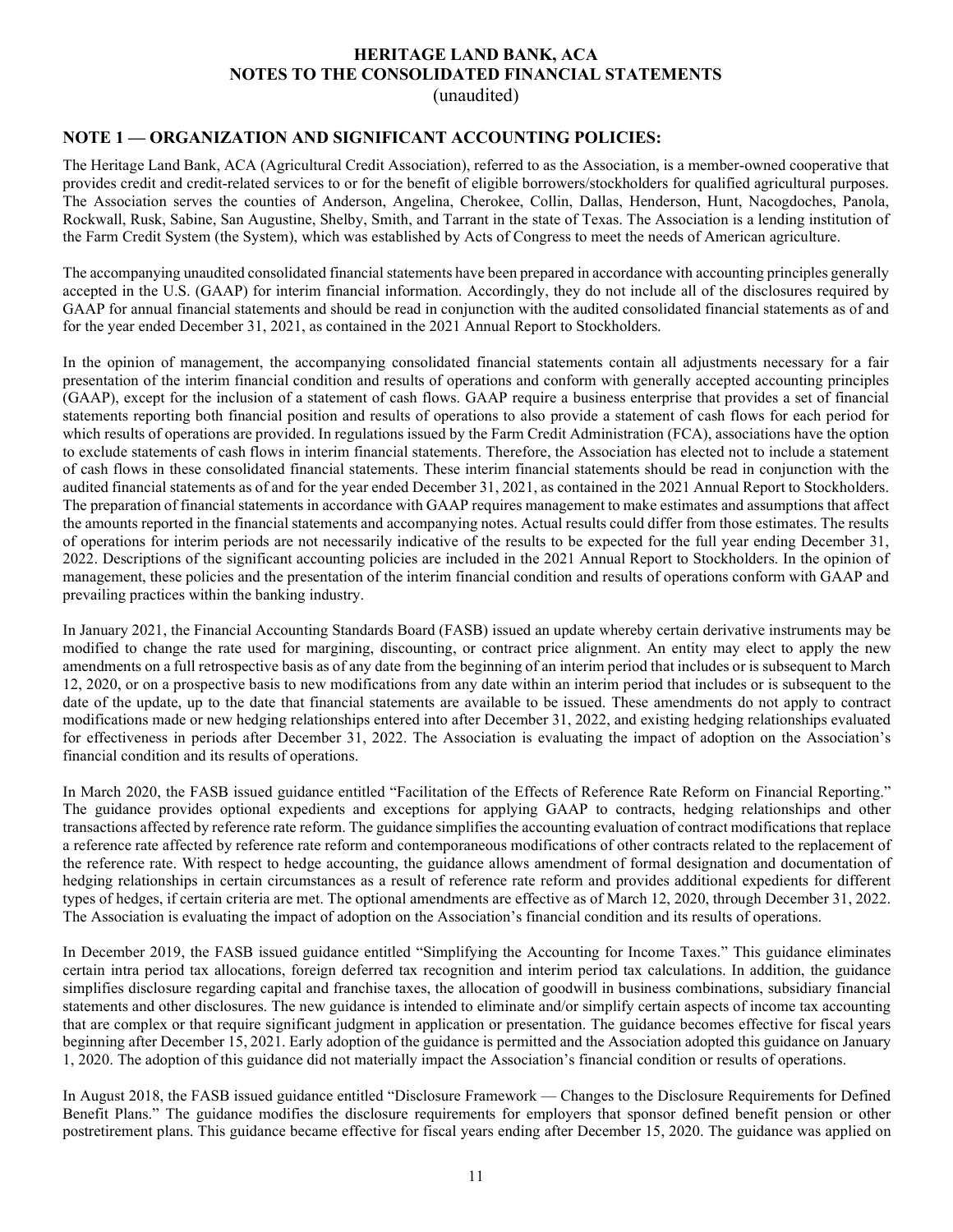a retrospective basis for all periods. The adoption of this guidance did not impact the Association's financial condition or its results of operations but did impact the employee benefit plan disclosures.

In August 2018, FASB issued guidance entitled "Customer's Accounting for Implementation Costs Incurred in a Cloud Computing Arrangement That Is a Service Cost." The guidance aligns the requirements for capitalizing implementation costs incurred in a hosting arrangement that is a service contract with the requirements for capitalizing implementation costs incurred to develop or obtain internal-use software (and hosting arrangements that include an internal-use software license). The accounting for the service element of a hosting arrangement that is a service contract is not affected by this guidance. This guidance became effective for interim and annual periods beginning after December 15, 2019. The guidance also requires an entity (customer) to expense the capitalized implementation costs of a hosting arrangement that is a service contract over the term of the hosting arrangement. It further specifies where to present expense and payments in the financial statements. The guidance is to be applied on a retrospective or prospective basis to all implementation costs incurred after the date of adoption. The adoption of this guidance did not materially impact the Association's financial condition or its results of operations.

In August 2018, the FASB issued guidance entitled "Disclosure Framework — Changes to the Disclosure Requirements for Fair Value Measurement." The guidance modifies the requirements on fair value measurements by removing, modifying or adding to the disclosures. This guidance became effective for interim and annual periods beginning after December 15, 2019. Early adoption was permitted and an entity was permitted to early adopt any removal or modified disclosures and delay adoption of the additional disclosures until their effective date. The adoption of this guidance did not impact the Association's financial condition or its results of operations but did impact the fair value measurements disclosures.

In June 2016, the FASB issued guidance entitled "Measurement of Credit Losses on Financial Instruments." The guidance replaces the current incurred loss impairment methodology with a methodology that reflects expected credit losses and requires consideration of a broader range of reasonable and supportable information to inform credit loss estimates. Credit losses relating to available-forsale securities would also be recorded through an allowance for credit losses. For public business entities that are not U.S. Securities and Exchange Commission filers this guidance was to become effective for interim and annual periods beginning after December 15, 2020, with early application permitted. In November 2019, the FASB issued an update that amends the mandatory effective date for this guidance for certain institutions. The change resulted from a change in the effective date philosophy that extends and simplifies the adoption by staggering the dates between large public entities and other entities. As a result of the change, the new credit loss standard, for those institutions qualifying for the delay, becomes effective for interim and annual reporting periods beginning after December 15, 2022, with early adoption permitted. The Association qualifies for the delay in the adoption date. The Association continues to evaluate the impact of adoption on the Association's financial condition and its results of operations. SIMPLIMENT methodology which anchology has related to expected recoils osses and requires consideration<br>cressonable and supportable information to inform credit loss estimates. Credit losses relating to avoilable-for-<br>sis

The consolidated financial statements comprise the operations of the ACA and its wholly-owned subsidiaries. The preparation of these consolidated financial statements requires the use of management's estimates. The results for the quarter ended March 31, 2022, are not necessarily indicative of the results to be expected for the year ended December 31, 2022.

## NOTE 2 — LOANS AND ALLOWANCE FOR LOAN LOSSES:

A summary of loans follows:

| ission filers this guidance was to become effective for interim and annual periods beginning after December 15,<br>lication permitted. In November 2019, the FASB issued an update that amends the mandatory effective date for<br>tain institutions. The change resulted from a change in the effective date philosophy that extends and simplifies<br>gering the dates between large public entities and other entities. As a result of the change, the new credit loss<br>istitutions qualifying for the delay, becomes effective for interim and annual reporting periods beginning after<br>with early adoption permitted. The Association qualifies for the delay in the adoption date. The Association<br>the impact of adoption on the Association's financial condition and its results of operations. | also be recorded through an allowance for credit losses. For public business entities that are not U.S. Securities |                  |  |
|-----------------------------------------------------------------------------------------------------------------------------------------------------------------------------------------------------------------------------------------------------------------------------------------------------------------------------------------------------------------------------------------------------------------------------------------------------------------------------------------------------------------------------------------------------------------------------------------------------------------------------------------------------------------------------------------------------------------------------------------------------------------------------------------------------------------|--------------------------------------------------------------------------------------------------------------------|------------------|--|
| incial statements comprise the operations of the ACA and its wholly-owned subsidiaries. The preparation of these<br>I statements requires the use of management's estimates. The results for the quarter ended March 31, 2022, are                                                                                                                                                                                                                                                                                                                                                                                                                                                                                                                                                                              |                                                                                                                    |                  |  |
| ative of the results to be expected for the year ended December 31, 2022.                                                                                                                                                                                                                                                                                                                                                                                                                                                                                                                                                                                                                                                                                                                                       |                                                                                                                    |                  |  |
| <b>NS AND ALLOWANCE FOR LOAN LOSSES:</b>                                                                                                                                                                                                                                                                                                                                                                                                                                                                                                                                                                                                                                                                                                                                                                        |                                                                                                                    |                  |  |
|                                                                                                                                                                                                                                                                                                                                                                                                                                                                                                                                                                                                                                                                                                                                                                                                                 |                                                                                                                    |                  |  |
| follows:                                                                                                                                                                                                                                                                                                                                                                                                                                                                                                                                                                                                                                                                                                                                                                                                        |                                                                                                                    |                  |  |
|                                                                                                                                                                                                                                                                                                                                                                                                                                                                                                                                                                                                                                                                                                                                                                                                                 |                                                                                                                    |                  |  |
|                                                                                                                                                                                                                                                                                                                                                                                                                                                                                                                                                                                                                                                                                                                                                                                                                 | March 31,                                                                                                          | December 31,     |  |
|                                                                                                                                                                                                                                                                                                                                                                                                                                                                                                                                                                                                                                                                                                                                                                                                                 | 2022                                                                                                               | 2021             |  |
| Loan Type                                                                                                                                                                                                                                                                                                                                                                                                                                                                                                                                                                                                                                                                                                                                                                                                       | Amount                                                                                                             | Amount           |  |
| Production agriculture:                                                                                                                                                                                                                                                                                                                                                                                                                                                                                                                                                                                                                                                                                                                                                                                         |                                                                                                                    |                  |  |
| Real estate mortgage                                                                                                                                                                                                                                                                                                                                                                                                                                                                                                                                                                                                                                                                                                                                                                                            | 612,303,559<br>S.                                                                                                  | 611,698,531<br>S |  |
| Production and                                                                                                                                                                                                                                                                                                                                                                                                                                                                                                                                                                                                                                                                                                                                                                                                  |                                                                                                                    |                  |  |
| intermediate term                                                                                                                                                                                                                                                                                                                                                                                                                                                                                                                                                                                                                                                                                                                                                                                               | 12,370,687                                                                                                         | 12,038,644       |  |
|                                                                                                                                                                                                                                                                                                                                                                                                                                                                                                                                                                                                                                                                                                                                                                                                                 | 29,480,268                                                                                                         | 30,900,995       |  |
|                                                                                                                                                                                                                                                                                                                                                                                                                                                                                                                                                                                                                                                                                                                                                                                                                 |                                                                                                                    |                  |  |
| Processing and marketing                                                                                                                                                                                                                                                                                                                                                                                                                                                                                                                                                                                                                                                                                                                                                                                        | 3,418,421                                                                                                          | 4,382,896        |  |
| Farm-related business                                                                                                                                                                                                                                                                                                                                                                                                                                                                                                                                                                                                                                                                                                                                                                                           | 1,748,640                                                                                                          | 747,277          |  |
| Rural residential real estate<br>Agribusiness:<br>Lease receivables                                                                                                                                                                                                                                                                                                                                                                                                                                                                                                                                                                                                                                                                                                                                             | 300,666                                                                                                            | 303,993          |  |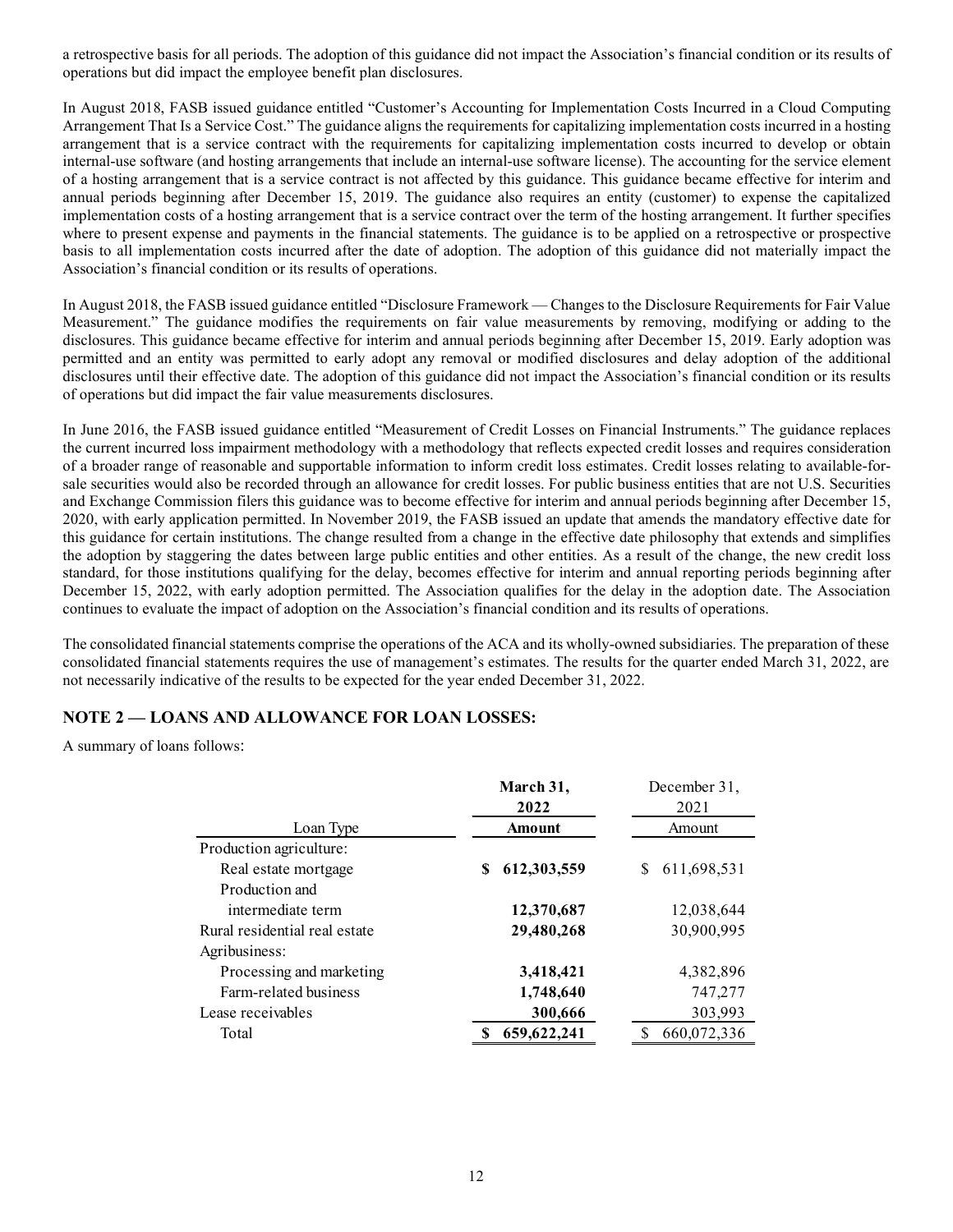| The Association purchases or sells participation interests with other parties in order to diversify risk, manage loan volume, and comply<br>with Farm Credit Administration regulations. The following table presents information regarding the balances of participations |                |                                                  |               |                                                |               |                        |                |                           |
|----------------------------------------------------------------------------------------------------------------------------------------------------------------------------------------------------------------------------------------------------------------------------|----------------|--------------------------------------------------|---------------|------------------------------------------------|---------------|------------------------|----------------|---------------------------|
| purchased and sold at March 31, 2022:                                                                                                                                                                                                                                      |                |                                                  |               |                                                |               |                        |                |                           |
|                                                                                                                                                                                                                                                                            |                |                                                  |               |                                                |               |                        |                |                           |
|                                                                                                                                                                                                                                                                            |                |                                                  |               |                                                |               |                        |                | Total                     |
|                                                                                                                                                                                                                                                                            | Participations | Other Farm Credit Institutions<br>Participations |               | Non-Farm Credit Institutions<br>Participations |               |                        | Participations | Participations            |
|                                                                                                                                                                                                                                                                            | Purchased      | Sold                                             |               | Purchased                                      |               | Participations<br>Sold | Purchased      | Sold                      |
|                                                                                                                                                                                                                                                                            | \$11,377,114   | \$23,307,444                                     | <sup>S</sup>  |                                                | <sup>\$</sup> |                        | \$11,377,114   | \$23,307,444              |
| Real estate mortgage<br>Production and intermediate term                                                                                                                                                                                                                   | 665,023        |                                                  |               |                                                |               |                        | 665,023        |                           |
|                                                                                                                                                                                                                                                                            |                | 1,284,670                                        |               |                                                |               |                        |                |                           |
| Agribusiness<br>Total                                                                                                                                                                                                                                                      | \$12,042,137   | \$24,592,114                                     | $\mathcal{S}$ |                                                |               |                        | \$12,042,137   | 1,284,670<br>\$24,592,114 |

The Association is authorized under the Farm Credit Act to accept "advance conditional payments" (ACPs) from borrowers. To the extent the borrower's access to such ACPs is restricted and the legal right of setoff exists, the ACPs are netted against the borrower's related loan balance. Unrestricted advance conditional payments are included in other liabilities. ACPs are not insured, and interest is generally paid by the Association on such balances. Balances of ACPs were \$3,633 and \$1,044 at March 31, 2022, and December 31, 2021, respectively.

Nonperforming assets (including related accrued interest) and related credit quality statistics are as follows:

|                                   | March 31,<br>2022 | December 31,<br>2021    |
|-----------------------------------|-------------------|-------------------------|
| <b>Nonaccrual loans:</b>          |                   |                         |
| Real estate mortgage              | \$<br>36,094      | 158,892<br><sup>S</sup> |
| Rural residential real estate     | 6,497             | 35,836                  |
| Total nonaccrual loans            | 42,591            | 194,728                 |
| Accruing restructured loans:      |                   |                         |
| Real estate mortgage              | 76,716            | 77,800                  |
| Total accruing restructured loans | 76,716            | 77,800                  |
| Total nonperforming loans         | 119,307           | 272,528                 |
| Other property owned              |                   |                         |
| Total nonperforming assets        | 119,307           | 272,528                 |

One credit quality indicator utilized by the Association is the Farm Credit Administration Uniform Loan Classification System that categorizes loans into five categories. The categories are defined as follows:

- Acceptable assets are expected to be fully collectible and represent the highest quality;
- Other assets especially mentioned (OAEM) assets are currently collectible but exhibit some potential weakness;
- Substandard assets exhibit some serious weakness in repayment capacity, equity, and/or collateral pledged on the loan;
- Doubtful assets exhibit similar weaknesses to substandard assets; however, doubtful assets have additional weaknesses in existing factors, conditions and values that make collection in full highly questionable; and
- Loss assets are considered uncollectible.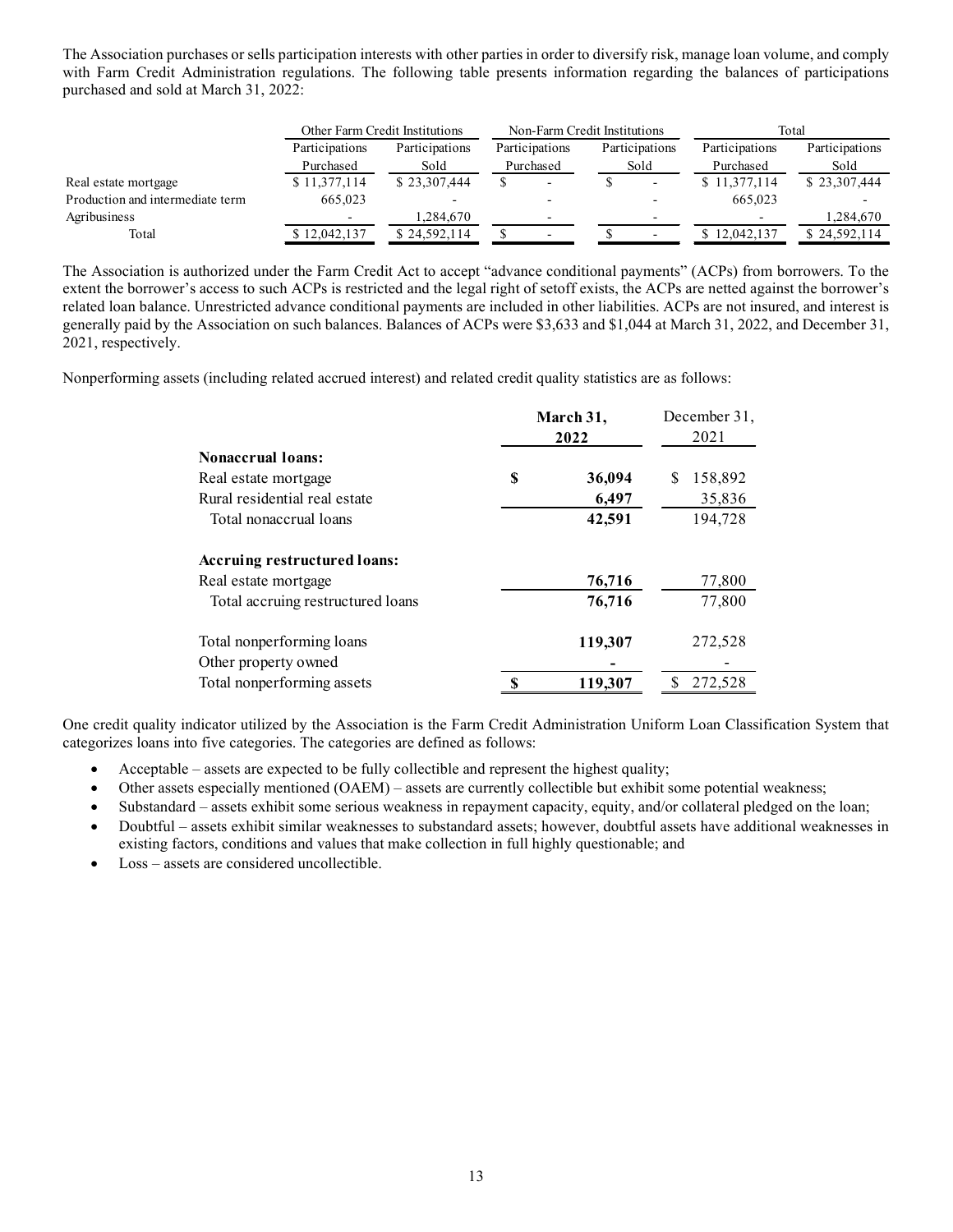The following table shows loans and related accrued interest as a percentage of total loans and related accrued interest receivable by loan type as of:

| March 31,        | December 31,                                                                                                                                                                                                     |
|------------------|------------------------------------------------------------------------------------------------------------------------------------------------------------------------------------------------------------------|
|                  | 2021                                                                                                                                                                                                             |
|                  | 99.3 %                                                                                                                                                                                                           |
|                  | 0.5                                                                                                                                                                                                              |
|                  | 0.2                                                                                                                                                                                                              |
|                  | 100.0                                                                                                                                                                                                            |
|                  |                                                                                                                                                                                                                  |
| 98.8             | 98.5                                                                                                                                                                                                             |
| 0.7              | 0.9                                                                                                                                                                                                              |
| 0.5              | 0.6                                                                                                                                                                                                              |
|                  | 100.0                                                                                                                                                                                                            |
|                  | 100.0                                                                                                                                                                                                            |
|                  |                                                                                                                                                                                                                  |
|                  | $\overline{\phantom{a}}$                                                                                                                                                                                         |
|                  | 100.0                                                                                                                                                                                                            |
|                  |                                                                                                                                                                                                                  |
| 100.0            | 99.9                                                                                                                                                                                                             |
|                  | $\overline{\phantom{a}}$                                                                                                                                                                                         |
|                  | 0.1                                                                                                                                                                                                              |
|                  | 100.0                                                                                                                                                                                                            |
|                  | 100.0                                                                                                                                                                                                            |
|                  |                                                                                                                                                                                                                  |
|                  |                                                                                                                                                                                                                  |
|                  | 100.0                                                                                                                                                                                                            |
|                  |                                                                                                                                                                                                                  |
| 99.5             | 99.3                                                                                                                                                                                                             |
| 0.3              | 0.5                                                                                                                                                                                                              |
| $0.2\,$          | $0.2\,$                                                                                                                                                                                                          |
| $100.0\degree$ % | $100.0\degree$ %                                                                                                                                                                                                 |
|                  | nows loans and related accrued interest as a percentage of total loans and related accrued interest receivable by<br>2022<br>99.5 %<br>0.3<br>0.2<br>100.0<br>100.0<br>100.0<br>100.0<br>100.0<br>100.0<br>100.0 |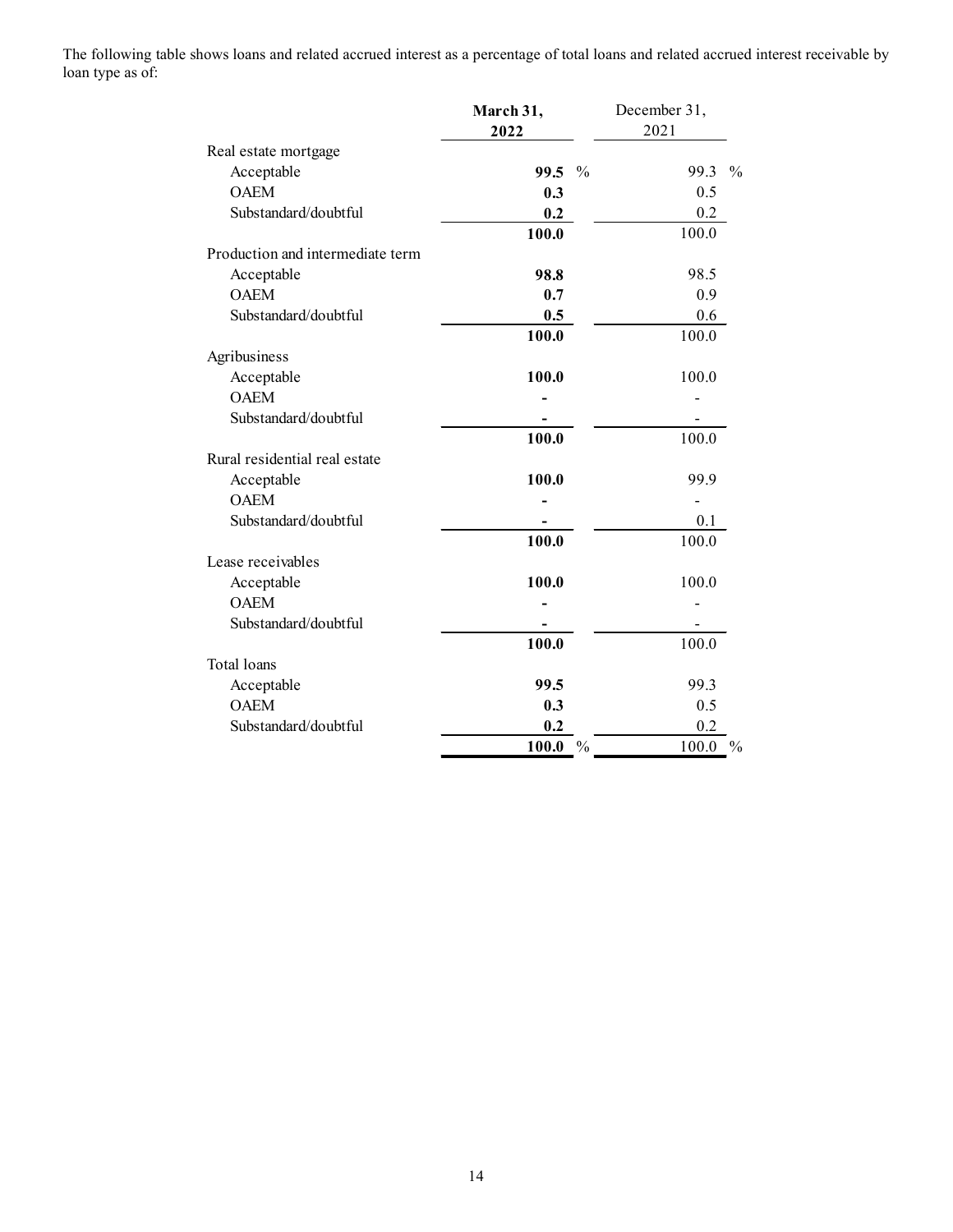| The following tables provide an age analysis of past due loans (including accrued interest) as of: |                          |                          |                                                      |                          |                          |                            |
|----------------------------------------------------------------------------------------------------|--------------------------|--------------------------|------------------------------------------------------|--------------------------|--------------------------|----------------------------|
|                                                                                                    |                          |                          |                                                      |                          |                          |                            |
| <b>March 31, 2022</b>                                                                              | 30-89                    | 90 Days                  | <b>Total</b>                                         | Not Past Due or          |                          |                            |
|                                                                                                    | Days                     | or More                  | Past                                                 | Less Than 30             | <b>Total</b>             | <b>Recorded Investment</b> |
|                                                                                                    | <b>Past Due</b>          | <b>Past Due</b>          | Due                                                  | Days Past Due            | Loans                    | >90 Days and Accruing      |
| Real estate mortgage                                                                               | 409,112<br>S.            | 15,815<br>S.             | S<br>424,927                                         | \$ 614,789,326           | \$ 615,214,253           | $\mathbf{s}$               |
| Rural residential real estate                                                                      | 318,528                  | $\blacksquare$           | 318,528                                              | 29,237,690               | 29,556,218               |                            |
| Production and intermediate term<br>Processing and marketing                                       | $\overline{\phantom{a}}$ | $\overline{\phantom{a}}$ | $\overline{\phantom{a}}$<br>$\overline{\phantom{0}}$ | 12,568,668<br>3,421,537  | 12,568,668<br>3,421,537  |                            |
|                                                                                                    |                          | $\overline{\phantom{a}}$ |                                                      | 1,759,800                | 1,759,800                |                            |
|                                                                                                    |                          |                          |                                                      |                          |                          |                            |
| <b>Farm-related business</b>                                                                       |                          |                          |                                                      |                          |                          |                            |
| Lease receivables                                                                                  |                          | $\overline{\phantom{a}}$ |                                                      | 301,663                  | 301,663                  | $\sim$                     |
| Total                                                                                              | \$727,640                | 15,815<br>S              | S<br>743,455                                         | \$662,078,684            | \$662,822,139            | -S                         |
|                                                                                                    |                          |                          |                                                      |                          |                          |                            |
| December 31, 2021                                                                                  | 30-89                    | 90 Days                  | Total                                                | Not Past Due or          |                          |                            |
|                                                                                                    | Days                     | or More                  | Past                                                 | Less Than 30             | Total                    | Recorded Investment        |
|                                                                                                    | Past Due                 | Past Due                 | Due                                                  | Days Past Due            | Loans                    | >90 Days and Accruing      |
| Real estate mortgage                                                                               | 866,388<br><sup>S</sup>  | <sup>\$</sup><br>18,035  | $\mathbb{S}$<br>884,423                              | \$ 613,123,833           | \$ 614,008,256           | \$                         |
| Rural residential real estate                                                                      | 174,675                  | $\overline{\phantom{a}}$ | 174,675                                              | 30,799,134               | 30,973,809               |                            |
| Production and intermediate term                                                                   | $\overline{\phantom{a}}$ | $\overline{\phantom{a}}$ | $\overline{\phantom{a}}$                             | 12,198,116               | 12,198,116               |                            |
| Processing and marketing                                                                           |                          |                          |                                                      | 4,392,238                | 4,392,238                |                            |
| Farm-related business                                                                              |                          |                          |                                                      | 755,930                  | 755,930                  |                            |
| Lease receivables<br>Total                                                                         | \$1,041,063              | $\mathcal{S}$<br>18,035  | \$1,059,098                                          | 304,925<br>\$661,574,176 | 304,925<br>\$662,633,274 | \$                         |

A restructuring of a debt constitutes a troubled debt restructuring if the creditor for economic or legal reasons related to the debtor's financial difficulties grants a concession to the debtor that it would not otherwise consider. Troubled debt restructurings (TDRs) are undertaken in order to improve the likelihood of recovery on the loan and may include, but are not limited to, forgiveness of principal or interest, interest rate reductions that are lower than the current market rate for new debt with similar risk, or significant term or payment extensions.

As of March 31, 2022, the total recorded investment of troubled debt restructured loans was \$92,228, including \$15,815 classified as nonaccrual and \$76,413 classified as accrual, with no specific allowance for loan losses. As of March 31, 2022, and December 31, 2021, there were no commitments to lend funds to borrowers whose loan terms have been modified in a troubled debt restructuring.

In restructurings where principal is forgiven, the amount of the forgiveness is immediately charged off. In restructurings where accrued interest is forgiven, the interest is reversed (if current year interest) or charged off (if prior year interest). There were no TDR chargeoffs recorded and no TDR defaults for the quarter ending March 31, 2022.

The predominant form of concession granted for troubled debt restructuring includes extensions and/or rearranging terms. Other types of modifications include principal or accrued interest reductions, interest rate decreases and delayed payments, among others. At times, these terms might be offset with incremental payments, collateral, or new borrower guarantees, in which case the Association assesses all of the modified terms to determine if the overall modification qualifies as a troubled debt restructuring.

The following table provides information on outstanding loans restructured in troubled debt restructurings at period end. These loans are included as impaired loans in the impaired loan table at:

|                      | Loans Modified as TDRs |                      |                   | TDRs in Nonaccrual Status* |                      |  |
|----------------------|------------------------|----------------------|-------------------|----------------------------|----------------------|--|
|                      | March 31,<br>2022      | December 31,<br>2021 | March 31,<br>2022 |                            | December 31,<br>2021 |  |
| Real estate mortgage | 92.228                 | 95,835               | 15.815            |                            | 18,035               |  |
| Total                | 92.228                 | 95,835               | 15.815            |                            | 18,035               |  |

\*represents the portion of loans modified as TDRs that are in nonaccrual status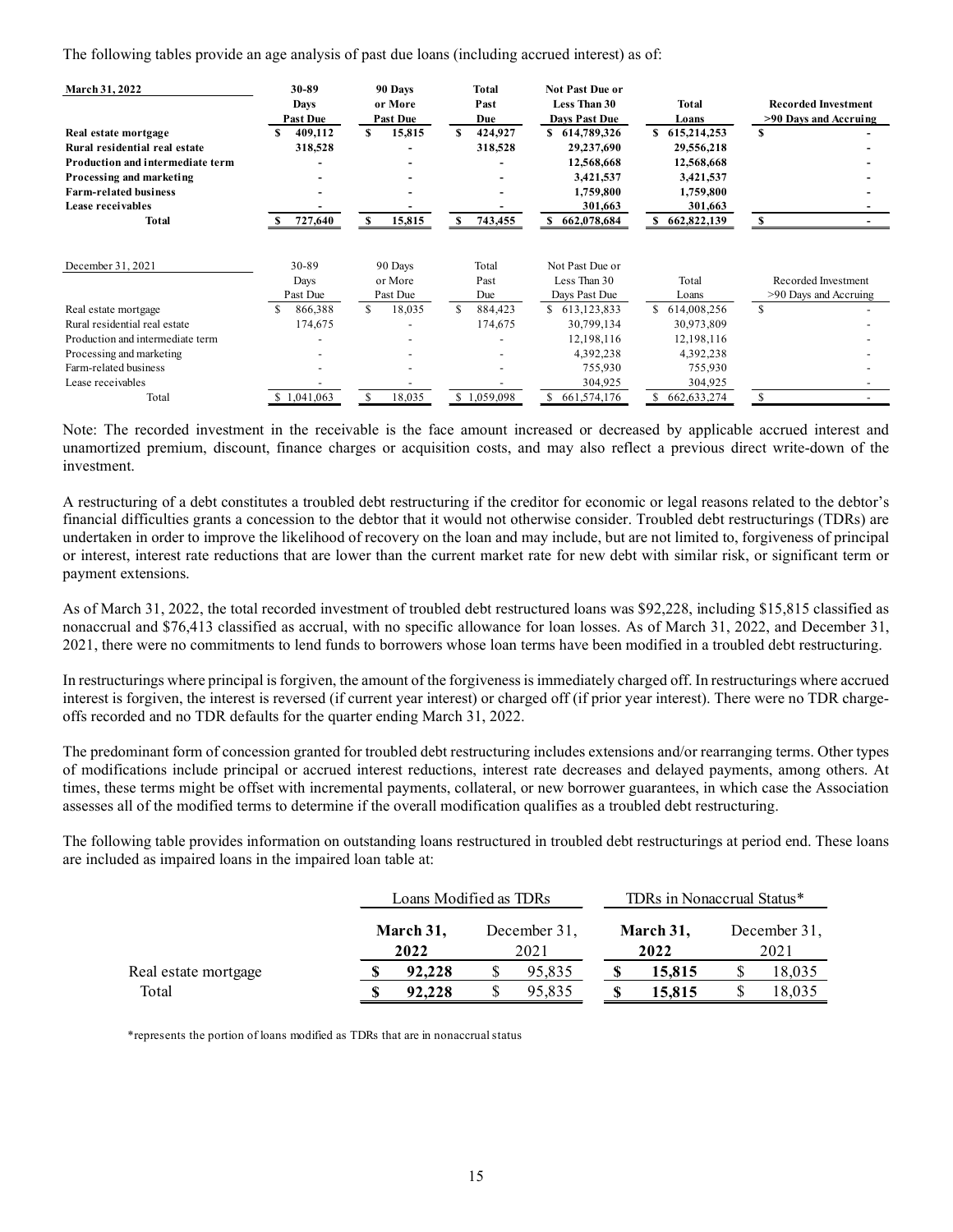| Additional impaired loan information is as follows:                                          |                                       |                               |               |                 |                       |                              |                      |              |           |
|----------------------------------------------------------------------------------------------|---------------------------------------|-------------------------------|---------------|-----------------|-----------------------|------------------------------|----------------------|--------------|-----------|
|                                                                                              |                                       |                               |               |                 |                       |                              |                      |              |           |
|                                                                                              |                                       |                               |               |                 |                       |                              |                      |              |           |
|                                                                                              |                                       | March 31, 2022                |               |                 |                       |                              | December 31, 2021    |              |           |
|                                                                                              |                                       | Unpaid                        |               |                 |                       |                              | Unpaid               |              |           |
|                                                                                              | <b>Recorded</b>                       | Principal                     |               | Related         | Recorded              |                              | Principal            |              | Related   |
|                                                                                              | Investment                            | <b>Balance</b> <sup>a</sup>   |               | Allowance       | Investment            |                              | Balance <sup>a</sup> |              | Allowance |
| Impaired loans with a related<br>allowance for credit losses:                                |                                       |                               |               |                 |                       |                              |                      |              |           |
| Real estate mortgage                                                                         | S<br>$\overline{\phantom{a}}$         | S<br>$\overline{\phantom{a}}$ | S             |                 | $\$$                  | $\$$                         |                      | \$           |           |
| Rural residential real estate                                                                | 6,497                                 | 6,497                         |               | 6,944           | 6,497                 |                              | 6,497                |              | 6,944     |
| Total                                                                                        | 6,497<br>$\mathbf{s}$                 | $\mathbf S$<br>6,497          | \$            | 6,944           | 6,497<br>$\mathbb{S}$ | $\mathbb{S}$                 | 6,497                | $\mathbb{S}$ | 6,944     |
| Impaired loans with no related                                                               |                                       |                               |               |                 |                       |                              |                      |              |           |
| allowance for credit losses:                                                                 |                                       |                               |               |                 |                       |                              |                      |              |           |
| Real estate mortgage                                                                         | \$112,810                             | \$112,508                     | S             |                 | \$236,692             |                              | \$236,692            | $\mathbb{S}$ |           |
| Rural residential real estate<br>Total                                                       | $\overline{\phantom{a}}$<br>\$112,810 | $\blacksquare$<br>\$112,508   |               |                 | 29,339<br>\$266,031   |                              | 29,339               |              |           |
| Total impaired loans:                                                                        |                                       |                               | <sup>\$</sup> | $\blacksquare$  |                       |                              | \$266,031            | $\sqrt{S}$   |           |
| Real estate mortgage                                                                         | \$112,810                             | \$112,508                     | S             |                 | \$236,692             |                              | \$236,692            | \$           |           |
| Rural residential real estate                                                                | 6,497                                 | 6,497                         |               | 6,944           | 35,836                |                              | 35,836               |              | 6,944     |
| Total                                                                                        | \$119,307                             | \$119,005                     | <sup>\$</sup> | 6,944           | \$272,528             |                              | \$272,528            | \$           | 6,944     |
|                                                                                              |                                       |                               |               |                 |                       |                              |                      |              |           |
| <sup>a</sup> Unpaid principal balance represents the recorded principal balance of the loan. |                                       |                               |               |                 |                       |                              |                      |              |           |
|                                                                                              |                                       | For the Quarter & Year Ended  |               |                 |                       | For the Quarter & Year Ended |                      |              |           |
|                                                                                              |                                       | <b>March 31, 2022</b>         |               |                 | March 31, 2021        |                              |                      |              |           |
|                                                                                              |                                       | Average                       |               | <b>Interest</b> | Average<br>Impaired   |                              |                      | Interest     |           |
|                                                                                              |                                       | Impaired                      |               | Income          |                       |                              | Income               |              |           |
|                                                                                              |                                       | Loans                         |               | Recognized      | Loans                 |                              |                      | Recognized   |           |
| Impaired loans with a related<br>allowance for credit losses:                                |                                       |                               |               |                 |                       |                              |                      |              |           |
|                                                                                              |                                       |                               |               |                 |                       |                              |                      |              |           |
| Real estate mortgage                                                                         |                                       | $\mathbb S$                   | \$            |                 | \$                    |                              | $\mathbb{S}$         |              |           |
| Production and intermediate term                                                             |                                       |                               |               |                 |                       |                              |                      |              |           |
| Rural residential real estate                                                                |                                       | 6.407                         |               |                 |                       |                              |                      |              |           |

|                                  |     |          | For the Quarter & Year Ended |                 |    | For the Quarter & Year Ended |                |            |  |  |
|----------------------------------|-----|----------|------------------------------|-----------------|----|------------------------------|----------------|------------|--|--|
|                                  |     |          | <b>March 31, 2022</b>        |                 |    |                              | March 31, 2021 |            |  |  |
|                                  |     | Average  |                              | <b>Interest</b> |    | Average                      | Interest       |            |  |  |
|                                  |     | Impaired |                              | Income          |    | Impaired                     |                | Income     |  |  |
|                                  |     | Loans    |                              | Recognized      |    | Loans                        |                | Recognized |  |  |
| Impaired loans with a related    |     |          |                              |                 |    |                              |                |            |  |  |
| allowance for credit losses:     |     |          |                              |                 |    |                              |                |            |  |  |
| Real estate mortgage             | \$  |          | \$                           |                 | \$ |                              | \$             |            |  |  |
| Production and intermediate term |     |          |                              |                 |    |                              |                |            |  |  |
| Rural residential real estate    |     | 6,497    |                              |                 |    |                              |                |            |  |  |
| Total                            |     | 6,497    | S                            |                 |    |                              |                |            |  |  |
| Impaired loans with no related   |     |          |                              |                 |    |                              |                |            |  |  |
| allowance for credit losses:     |     |          |                              |                 |    |                              |                |            |  |  |
| Real estate mortgage             | S   | 114,949  | \$                           | 916             | \$ | 447,211                      | \$             | 1,009      |  |  |
| Production and intermediate term |     |          |                              |                 |    | 41,464                       |                | 10,136     |  |  |
| Rural residential real estate    |     |          |                              |                 |    | 29,241                       |                |            |  |  |
| Total                            | -SS | 114,949  | \$                           | 916             | \$ | 517,916                      | <sup>\$</sup>  | 11,145     |  |  |
| Total impaired loans:            |     |          |                              |                 |    |                              |                |            |  |  |
| Real estate mortgage             | \$  | 114,949  | \$                           | 916             | \$ | 447,211                      | \$             | 1,009      |  |  |
| Production and intermediate term |     |          |                              |                 |    | 41,464                       |                | 10,136     |  |  |
| Rural residential real estate    |     | 6,497    |                              |                 |    | 29,241                       |                |            |  |  |
| Total                            | S   | 121,446  | \$                           | 916             | \$ | 517,916                      | \$             | 11,145     |  |  |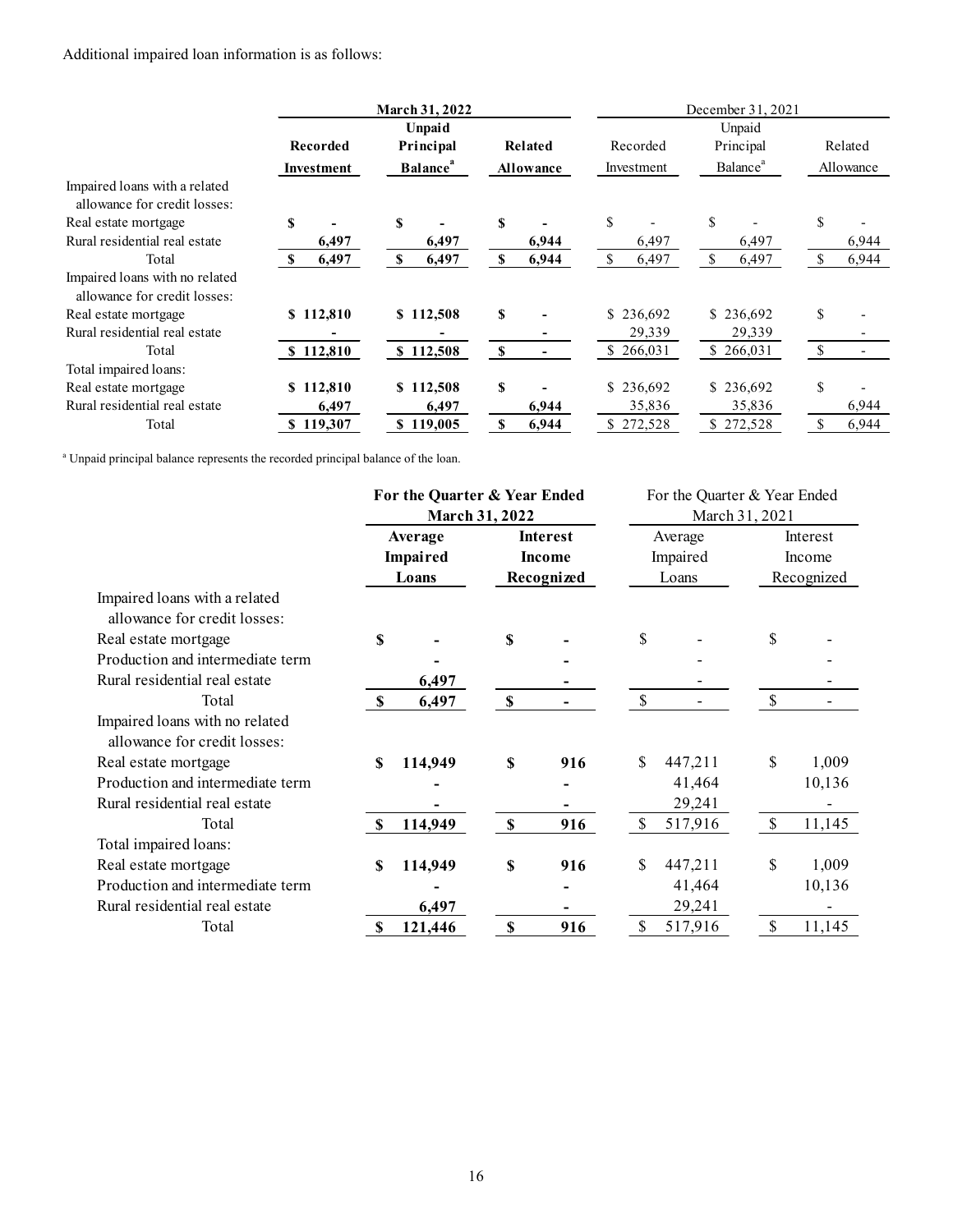| A summary of changes in the allowance for loan losses and period end recorded investment in loans is as follows: |                                        |                                         |                                |                                                      |                                     |                                   |
|------------------------------------------------------------------------------------------------------------------|----------------------------------------|-----------------------------------------|--------------------------------|------------------------------------------------------|-------------------------------------|-----------------------------------|
|                                                                                                                  |                                        |                                         |                                |                                                      |                                     |                                   |
|                                                                                                                  |                                        |                                         |                                |                                                      |                                     |                                   |
|                                                                                                                  |                                        | Production and                          |                                | Rural                                                |                                     |                                   |
|                                                                                                                  | Real Estate                            | Intermediate                            |                                | Residential                                          | Lease                               |                                   |
| <b>Allowance for Credit</b>                                                                                      | Mortgage                               | Term                                    | Agribusiness                   | Real Estate                                          | Receivables                         | Total                             |
| Losses:                                                                                                          |                                        |                                         |                                |                                                      |                                     |                                   |
| <b>Balance at December 31, 2021</b><br><b>Charge-offs</b>                                                        | \$2,453,067                            | \$1,392,078<br>$\overline{\phantom{a}}$ | \$1,569,584                    | 18,168<br>-S<br>$\blacksquare$                       | <b>S</b>                            | 5,432,897<br>S.<br>$\blacksquare$ |
| Recoveries<br>Other                                                                                              | $\overline{\phantom{a}}$               | 13,835                                  | $\overline{\phantom{a}}$       | $\overline{\phantom{a}}$                             |                                     | 13,835                            |
| Balance at March 31, 2022                                                                                        | \$2,453,067                            | \$1,405,913                             | \$1,569,584                    | 18,168<br>$\mathbb{S}$                               | $\mathbf{s}$<br>$\sim$              | \$5,446,732                       |
| <b>Ending Balance:</b>                                                                                           |                                        |                                         |                                |                                                      |                                     |                                   |
| Individually evaluated for<br>impairment                                                                         | $\mathbf S$                            |                                         | S                              | 6,944<br><b>S</b>                                    | S                                   | 6,944<br>-S                       |
| Collectively evaluated for                                                                                       |                                        |                                         |                                |                                                      |                                     |                                   |
| impairment<br>Balance at March 31, 2022                                                                          | 2,453,067<br>2,453,067<br>$\mathbb{S}$ | 1,405,913<br>1,405,913<br>$\mathbf{s}$  | 1,569,584<br>\$1,569,584       | 11,224<br>$\mathbf{s}$<br>18,168                     | $\mathbf{s}$<br>$\blacksquare$      | 5,439,788<br>\$5,446,732          |
| Balance at December 30, 2020                                                                                     | \$2,429,067                            | \$1,315,368                             | \$1,509,584                    | <sup>\$</sup><br>18,168                              | $\boldsymbol{\mathsf{S}}$<br>$\sim$ | \$5,272,187                       |
| Charge-offs                                                                                                      |                                        | $\sim$                                  | $\overline{\phantom{a}}$       | $\blacksquare$                                       |                                     | $\sim$                            |
| Recoveries<br>Other                                                                                              | $\overline{\phantom{a}}$               | 16,378                                  | $\sim$<br>70,000               | $\overline{\phantom{a}}$<br>$\overline{\phantom{a}}$ |                                     | 16,378<br>70,000                  |
| Balance at March 31, 2021                                                                                        | $\mathbb{S}$<br>2,429,067              | 1,331,746<br>$\mathbb{S}$               | \$1,579,584                    | 18,168<br>$\mathbb{S}$                               | $\mathcal{S}$<br>$\sim$             | \$5,358,565                       |
| Ending Balance:<br>Individually evaluated for                                                                    |                                        |                                         |                                |                                                      |                                     |                                   |
| impairment                                                                                                       | $\mathbb S$                            | $\mathbb{S}$                            | $\mathbb S$                    | $\mathbb{S}$                                         | $\mathbb{S}$                        | \$                                |
| Collectively evaluated for<br>impairment                                                                         | 2,429,067                              | 1,331,746                               | 1,579,584                      | 18,168                                               |                                     | 5,358,565                         |
| Balance at March 31, 2021                                                                                        | \$2,429,067                            | $\mathbb{S}$<br>1,331,746               | \$1,579,584                    | 18,168<br>$\mathcal{S}$                              | $\mathbb{S}$<br>$\sim$              | \$5,358,565                       |
|                                                                                                                  |                                        | Production and                          |                                | Rural                                                |                                     |                                   |
|                                                                                                                  | Real Estate<br>Mortgage                | Intermediate<br>$\mathrm{Term}$         | Agribusiness                   | Residential<br>Real Estate                           | Lease<br>Receivables                | Total                             |
| <b>Recorded Investments</b><br>in Loans Outstanding:                                                             |                                        |                                         |                                |                                                      |                                     |                                   |
| <b>Ending Balance at</b><br>March 31, 2022                                                                       | \$615,214,253                          | \$12,568,668                            | $S$ 5,181,337                  | \$29,556,218                                         | 301,663<br><b>S</b>                 | \$662,822,139                     |
| Individually evaluated for<br>impairment                                                                         | 112,810<br>$\mathbf{s}$                | <b>S</b>                                | -S<br>$\overline{\phantom{a}}$ | 6,497<br>-S                                          | - S<br>$\blacksquare$               | S<br>119,307                      |
| Collectively evaluated for<br>impairment                                                                         | \$615,101,443                          | \$12,568,668                            | \$5,181,337                    | \$29,549,721                                         | 301,663<br><b>S</b>                 | \$662,702,832                     |
| Ending Balance at                                                                                                |                                        |                                         |                                |                                                      |                                     |                                   |
| December 31, 2021                                                                                                | \$614,008,256                          | \$12,198,116                            | \$5,148,168                    | \$ 30,973,809                                        | 304,925<br><sup>\$</sup>            | \$662,633,274                     |
| Individually evaluated for<br>impairment                                                                         | 236,692<br>-S                          | - \$                                    |                                | 35,836<br>-S                                         | -\$<br>$\sim$                       | 272,528<br>\$                     |
| Collectively evaluated for                                                                                       | \$613,771,564                          | \$12,198,116                            |                                |                                                      |                                     |                                   |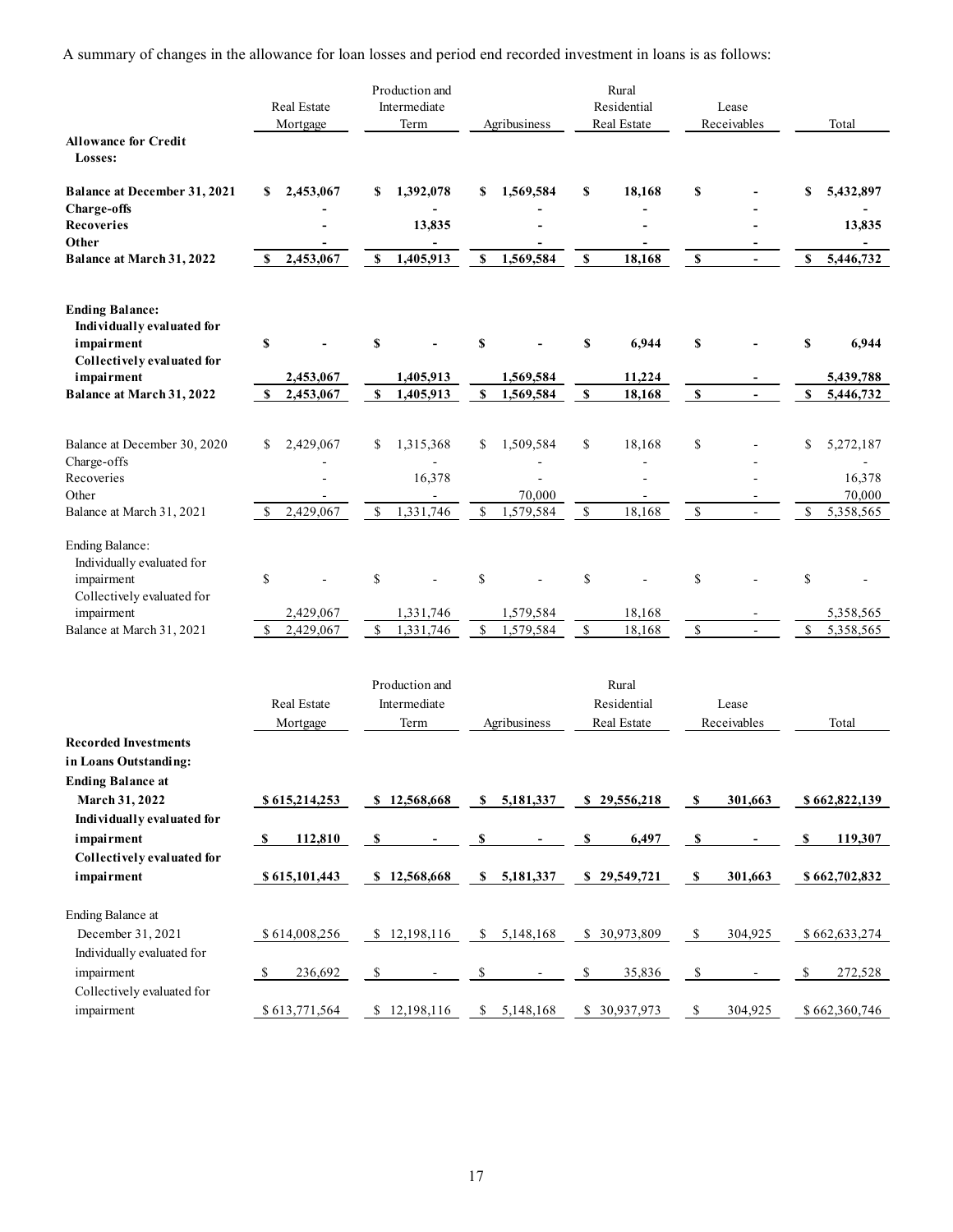## NOTE 3-LEASES:

The components of lease expense were as follows:

|                                                                                                                       |                                                                                                   |                                 | For the Three Months Ended |              |                   |
|-----------------------------------------------------------------------------------------------------------------------|---------------------------------------------------------------------------------------------------|---------------------------------|----------------------------|--------------|-------------------|
| Classification                                                                                                        |                                                                                                   |                                 | March 31, 2022             |              | March 31, 2021    |
| Operating lease cost                                                                                                  |                                                                                                   | $\frac{\mathbf{s}}{\mathbf{s}}$ | 9,814                      | $\mathbb{S}$ | 33,664            |
| Net lease cost                                                                                                        |                                                                                                   | $\mathbf S$                     | 9,814                      | $\mathbb{S}$ | 33,664            |
| Other information related to leases was as follows:                                                                   |                                                                                                   |                                 |                            |              |                   |
|                                                                                                                       |                                                                                                   |                                 | For the Three Months Ended |              |                   |
|                                                                                                                       |                                                                                                   |                                 | <b>March 31, 2022</b>      |              | March 31, 2021    |
| Cash paid for amounts included in the measurement of lease liabilities:<br>Operating cash flows from operating leases |                                                                                                   | $\mathbb S$                     | 9,814                      | $\mathbb S$  | 33,664            |
| Lease term and discount rate are as follows:                                                                          |                                                                                                   |                                 |                            |              |                   |
|                                                                                                                       |                                                                                                   |                                 | <b>March 31, 2022</b>      |              | December 31, 2021 |
| Weighted average remaining lease term in years<br>Operating leases                                                    |                                                                                                   |                                 | 1.32                       |              | 1.52              |
| Weighted average discount rate                                                                                        |                                                                                                   |                                 |                            |              |                   |
| Operating leases                                                                                                      |                                                                                                   |                                 | 2.84%                      |              | 2.84%             |
|                                                                                                                       | Future minimum lease payments under non-cancellable leases as of March 31, 2022, were as follows: |                                 |                            |              |                   |
|                                                                                                                       |                                                                                                   |                                 | Operating<br>Leases        |              |                   |
|                                                                                                                       | 2022 (excluding the three months ended 3/31/22)                                                   | $\mathbb{S}$                    | 29,441                     |              |                   |
| 2023                                                                                                                  |                                                                                                   |                                 | 15,680                     |              |                   |
| 2024                                                                                                                  |                                                                                                   |                                 |                            |              |                   |
| 2025                                                                                                                  |                                                                                                   |                                 |                            |              |                   |
| 2026                                                                                                                  |                                                                                                   |                                 |                            |              |                   |
| Thereafter                                                                                                            |                                                                                                   |                                 |                            |              |                   |
| Total                                                                                                                 |                                                                                                   | <sup>\$</sup>                   | 45,121                     |              |                   |
|                                                                                                                       |                                                                                                   |                                 |                            |              |                   |
|                                                                                                                       |                                                                                                   |                                 |                            |              |                   |
|                                                                                                                       |                                                                                                   |                                 |                            |              |                   |
|                                                                                                                       |                                                                                                   |                                 |                            |              |                   |

|                                                    |   | Operating |
|----------------------------------------------------|---|-----------|
|                                                    |   | Leases    |
| 2022 (excluding the three months ended $3/31/22$ ) | S | 29,441    |
| 2023                                               |   | 15,680    |
| 2024                                               |   |           |
| 2025                                               |   | -         |
| 2026                                               |   | -         |
| Thereafter                                         |   | -         |
| Total                                              | S | 45,121    |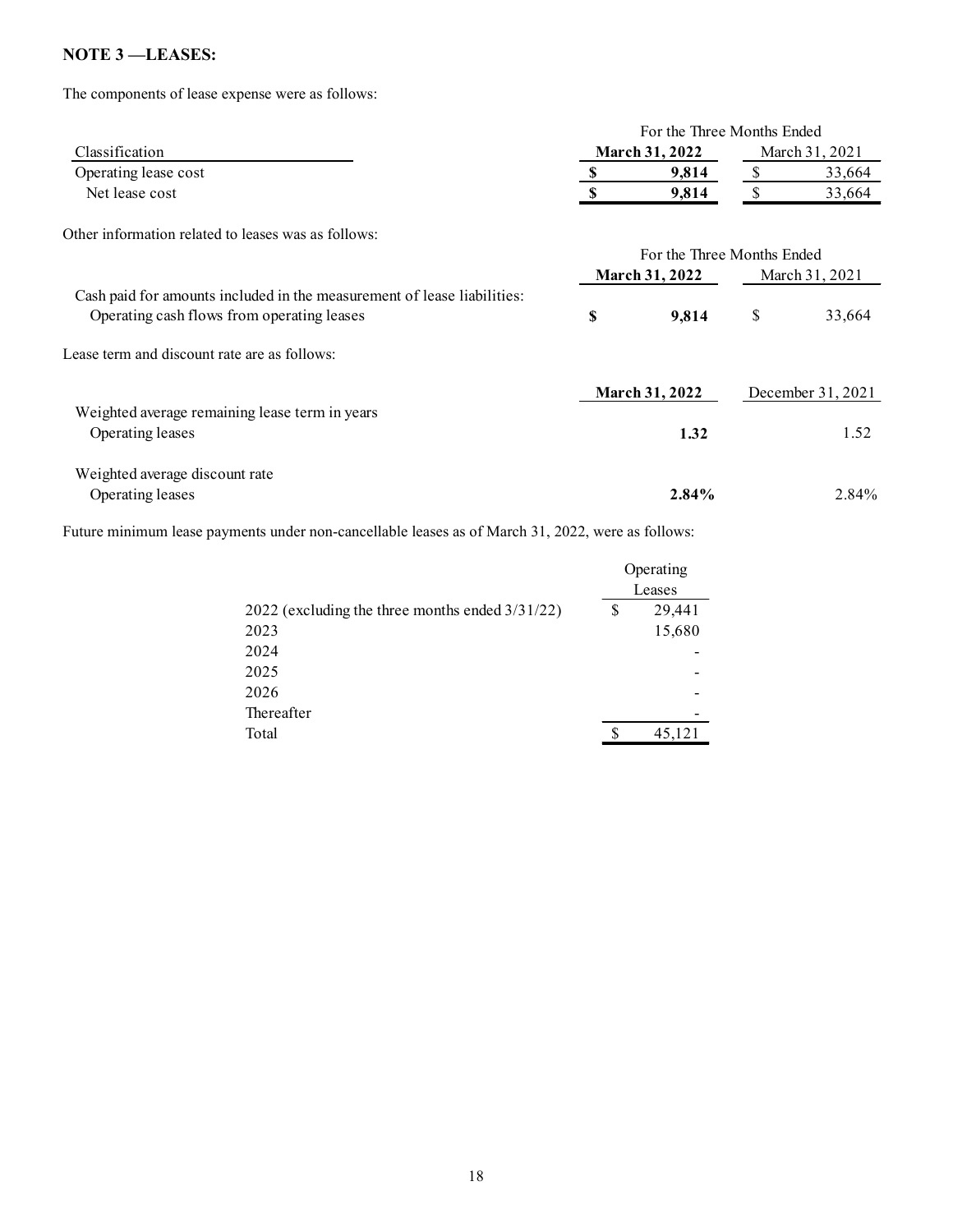## NOTE 4 – CAPITAL:

The Association's board of directors has established a Capital Adequacy Plan (Plan) that includes the capital targets that are necessary to achieve the Association's capital adequacy goals as well as the minimum permanent capital standards. The Plan monitors projected dividends, equity retirements, and other actions that may decrease the Association's permanent capital. In addition to factors that must be considered in meeting the minimum standards, the board of directors also monitors the following factors: capability of management; quality of operating policies, procedures, and internal controls; quality and quantity of earnings; asset quality and the adequacy of the allowance for losses to absorb potential loss within the loan and lease portfolios; sufficiency of liquid funds; needs of the Association's customer base; and any other risk-oriented activities, such as funding and interest rate risk, potential obligations under joint and several liability, contingent and off-balance-sheet liabilities, or other conditions warranting additional capital. At least quarterly, management reviews the Association's goals and objectives with the board. pital Adequacy Plan (Plan) that includes the capital targets that are necessary<br>
explicit as the minimum permanent capital standards. The Plan monitors projected<br>
decrease the Association's permanent capital. In addition t **EE 4 — CAPITAL:**<br>
Association's board of directors has established a Capital Adequacy Plan (Plan) that includes the capital targets that are necessary<br>
hierothe Association's capital adequacy goals as well as the minimum

## Regulatory Capitalization Requirements

| NOTE 4 — CAPITAL:                                                                                                                                                                                                                                                                                                                                                                                                                                                                                                                                                                                                                                                                                                                                                                                                                                                                                                                                                                                                                                                                                                                                                                                                              |    |                                                                                 |                               |                               |                            |
|--------------------------------------------------------------------------------------------------------------------------------------------------------------------------------------------------------------------------------------------------------------------------------------------------------------------------------------------------------------------------------------------------------------------------------------------------------------------------------------------------------------------------------------------------------------------------------------------------------------------------------------------------------------------------------------------------------------------------------------------------------------------------------------------------------------------------------------------------------------------------------------------------------------------------------------------------------------------------------------------------------------------------------------------------------------------------------------------------------------------------------------------------------------------------------------------------------------------------------|----|---------------------------------------------------------------------------------|-------------------------------|-------------------------------|----------------------------|
| The Association's board of directors has established a Capital Adequacy Plan (Plan) that includes the capital targets that are necessary<br>o achieve the Association's capital adequacy goals as well as the minimum permanent capital standards. The Plan monitors projected<br>dividends, equity retirements, and other actions that may decrease the Association's permanent capital. In addition to factors that must<br>be considered in meeting the minimum standards, the board of directors also monitors the following factors: capability of management;<br>quality of operating policies, procedures, and internal controls; quality and quantity of earnings; asset quality and the adequacy of the<br>allowance for losses to absorb potential loss within the loan and lease portfolios; sufficiency of liquid funds; needs of the Association's<br>customer base; and any other risk-oriented activities, such as funding and interest rate risk, potential obligations under joint and several<br>iability, contingent and off-balance-sheet liabilities, or other conditions warranting additional capital. At least quarterly, management<br>reviews the Association's goals and objectives with the board. |    |                                                                                 |                               |                               |                            |
| <b>Regulatory Capitalization Requirements</b>                                                                                                                                                                                                                                                                                                                                                                                                                                                                                                                                                                                                                                                                                                                                                                                                                                                                                                                                                                                                                                                                                                                                                                                  |    |                                                                                 |                               |                               |                            |
| Risk-adjusted:                                                                                                                                                                                                                                                                                                                                                                                                                                                                                                                                                                                                                                                                                                                                                                                                                                                                                                                                                                                                                                                                                                                                                                                                                 |    | <b>Regulatory Requirements Including</b><br><b>Capital Conservation Buffers</b> |                               | As of<br>March 31, 2022       |                            |
| Common equity tier 1 ratio                                                                                                                                                                                                                                                                                                                                                                                                                                                                                                                                                                                                                                                                                                                                                                                                                                                                                                                                                                                                                                                                                                                                                                                                     |    |                                                                                 | 7.00%                         |                               | 13.33%                     |
| Tier 1 capital ratio                                                                                                                                                                                                                                                                                                                                                                                                                                                                                                                                                                                                                                                                                                                                                                                                                                                                                                                                                                                                                                                                                                                                                                                                           |    |                                                                                 | 8.50%                         |                               | 13.33%                     |
| Total capital ratio                                                                                                                                                                                                                                                                                                                                                                                                                                                                                                                                                                                                                                                                                                                                                                                                                                                                                                                                                                                                                                                                                                                                                                                                            |    |                                                                                 | 10.50%                        |                               | 14.18%                     |
| Permanent capital ratio                                                                                                                                                                                                                                                                                                                                                                                                                                                                                                                                                                                                                                                                                                                                                                                                                                                                                                                                                                                                                                                                                                                                                                                                        |    |                                                                                 | 7.00%                         |                               | 13.44%                     |
| Non-risk-adjusted:                                                                                                                                                                                                                                                                                                                                                                                                                                                                                                                                                                                                                                                                                                                                                                                                                                                                                                                                                                                                                                                                                                                                                                                                             |    |                                                                                 |                               |                               |                            |
| Tier 1 leverage ratio                                                                                                                                                                                                                                                                                                                                                                                                                                                                                                                                                                                                                                                                                                                                                                                                                                                                                                                                                                                                                                                                                                                                                                                                          |    |                                                                                 | 5.00%                         |                               | 12.99%                     |
| UREE leverage ratio                                                                                                                                                                                                                                                                                                                                                                                                                                                                                                                                                                                                                                                                                                                                                                                                                                                                                                                                                                                                                                                                                                                                                                                                            |    |                                                                                 | 1.50%                         |                               | 12.58%                     |
| The details for the amounts used in the calculation of the regulatory capital ratios as of March 31, 2022:                                                                                                                                                                                                                                                                                                                                                                                                                                                                                                                                                                                                                                                                                                                                                                                                                                                                                                                                                                                                                                                                                                                     |    |                                                                                 |                               |                               |                            |
|                                                                                                                                                                                                                                                                                                                                                                                                                                                                                                                                                                                                                                                                                                                                                                                                                                                                                                                                                                                                                                                                                                                                                                                                                                |    | Common<br>equity<br>tier 1 ratio                                                | Tier 1<br>capital ratio       | Total capital<br>ratio        | Permanent<br>capital ratio |
| Numerator:<br>Unallocated retained earnings                                                                                                                                                                                                                                                                                                                                                                                                                                                                                                                                                                                                                                                                                                                                                                                                                                                                                                                                                                                                                                                                                                                                                                                    | S  | 94,418,923 \$                                                                   | 94,418,923 \$                 | 94,418,923 \$                 | 94,418,923                 |
| Common Cooperative Equities:<br>Statutory minimum purchased borrower stock<br>Allowance for loan losses and reserve for credit losses subject to certain limitations<br>Regulatory Adjustments and Deductions:                                                                                                                                                                                                                                                                                                                                                                                                                                                                                                                                                                                                                                                                                                                                                                                                                                                                                                                                                                                                                 |    | 2,704,462                                                                       | 2,704,462                     | 2,704,462<br>5,539,591        | 2,704,462                  |
| Amount of allocated investments in other System institutions                                                                                                                                                                                                                                                                                                                                                                                                                                                                                                                                                                                                                                                                                                                                                                                                                                                                                                                                                                                                                                                                                                                                                                   | \$ | (10,983,595)<br>86,139,790 \$                                                   | (10,983,595)<br>86,139,790 \$ | (10,983,595)<br>91,679,381 \$ | (10,983,595)<br>86,139,790 |
| Denominator:                                                                                                                                                                                                                                                                                                                                                                                                                                                                                                                                                                                                                                                                                                                                                                                                                                                                                                                                                                                                                                                                                                                                                                                                                   |    |                                                                                 |                               |                               |                            |
| Risk-adjusted assets excluding allowance<br>Regulatory Adjustments and Deductions:                                                                                                                                                                                                                                                                                                                                                                                                                                                                                                                                                                                                                                                                                                                                                                                                                                                                                                                                                                                                                                                                                                                                             |    | 657, 367, 632                                                                   | 657, 367, 632                 | 657, 367, 632                 | 657, 367, 632              |
| Requisions deductions included in total capital                                                                                                                                                                                                                                                                                                                                                                                                                                                                                                                                                                                                                                                                                                                                                                                                                                                                                                                                                                                                                                                                                                                                                                                |    | (10.983.595)                                                                    | (10.083.505)                  | (10.983.595)                  | (10.983.595)               |

| Common equity tier 1 ratio                                                                                 |              |                                  | 7.00%                   |      |                              |              | 13.33%                                                                                               |
|------------------------------------------------------------------------------------------------------------|--------------|----------------------------------|-------------------------|------|------------------------------|--------------|------------------------------------------------------------------------------------------------------|
| Tier 1 capital ratio                                                                                       |              |                                  | 8.50%                   |      |                              |              | 13.33%                                                                                               |
|                                                                                                            |              |                                  |                         |      |                              |              |                                                                                                      |
| Total capital ratio                                                                                        |              |                                  | 10.50%                  |      |                              |              | 14.18%                                                                                               |
| Permanent capital ratio                                                                                    |              |                                  | 7.00%                   |      |                              |              | 13.44%                                                                                               |
| Non-risk-adjusted:                                                                                         |              |                                  |                         |      |                              |              |                                                                                                      |
| Tier 1 leverage ratio                                                                                      |              |                                  | 5.00%                   |      |                              |              | 12.99%                                                                                               |
| UREE leverage ratio                                                                                        |              |                                  | 1.50%                   |      |                              |              | 12.58%                                                                                               |
| The details for the amounts used in the calculation of the regulatory capital ratios as of March 31, 2022: |              |                                  |                         |      |                              |              |                                                                                                      |
|                                                                                                            |              | Common<br>equity<br>tier 1 ratio | Tier 1<br>capital ratio |      | Total capital<br>ratio       |              | Permanent<br>capital ratio                                                                           |
| Numerator:                                                                                                 |              |                                  |                         |      |                              |              |                                                                                                      |
| Unallocated retained earnings                                                                              | S            | 94,418,923 \$                    | 94,418,923 \$           |      | 94,418,923 \$                |              | 94,418,923                                                                                           |
| Common Cooperative Equities:<br>Statutory minimum purchased borrower stock                                 |              | 2,704,462                        | 2,704,462               |      | 2,704,462                    |              | 2,704,462                                                                                            |
| Allowance for loan losses and reserve for credit losses subject to certain limitations                     |              |                                  |                         |      | 5,539,591                    |              |                                                                                                      |
| Regulatory Adjustments and Deductions:                                                                     |              |                                  |                         |      |                              |              |                                                                                                      |
| Amount of allocated investments in other System institutions                                               |              | (10,983,595)                     | (10,983,595)            |      | (10,983,595)                 |              | (10,983,595)                                                                                         |
|                                                                                                            | <sup>S</sup> | 86,139,790 \$                    | 86,139,790              | - S  | 91,679,381 \$                |              | 86,139,790                                                                                           |
| Denominator:                                                                                               |              |                                  |                         |      |                              |              |                                                                                                      |
| Risk-adjusted assets excluding allowance                                                                   |              | 657, 367, 632                    | 657, 367, 632           |      | 657, 367, 632                |              | 657, 367, 632                                                                                        |
| Regulatory Adjustments and Deductions:<br>Regulatory deductions included in total capital                  |              | (10,983,595)                     | (10,983,595)            |      | (10,983,595)                 |              | (10,983,595)                                                                                         |
| Allowance for loan losses                                                                                  |              |                                  |                         |      |                              |              | (5,439,591)                                                                                          |
|                                                                                                            |              | 646,384,037<br>- \$              | 646,384,037             | - \$ | 646,384,037                  | $\mathbf{s}$ | 640,944,446                                                                                          |
|                                                                                                            |              |                                  |                         |      |                              |              |                                                                                                      |
|                                                                                                            |              |                                  |                         |      | Tier 1                       |              | <b>UREE</b>                                                                                          |
|                                                                                                            |              |                                  |                         |      | leverage ratio               |              | leverage ratio                                                                                       |
| Numerator:                                                                                                 |              |                                  |                         |      |                              |              |                                                                                                      |
| Unallocated retained earnings                                                                              |              |                                  | S                       |      | 94,418,923 \$                |              | 94,418,923                                                                                           |
| Common Cooperative Equities:                                                                               |              |                                  |                         |      |                              |              |                                                                                                      |
| Statutory minimum purchased borrower stock                                                                 |              |                                  |                         |      | 2,704,462                    |              |                                                                                                      |
| Regulatory Adjustments and Deductions:                                                                     |              |                                  |                         |      |                              |              |                                                                                                      |
| Amount of allocated investments in other System institutions                                               |              |                                  |                         |      | (10,983,595)                 |              | (10,983,595)                                                                                         |
|                                                                                                            |              |                                  | <sup>S</sup>            |      | 86,139,790 \$                |              | 83,435,328                                                                                           |
| Denominator:                                                                                               |              |                                  |                         |      |                              |              |                                                                                                      |
|                                                                                                            |              |                                  | -S                      |      | 674,512,191 \$               |              | 674,512,191                                                                                          |
| Total Assets                                                                                               |              |                                  |                         |      |                              |              |                                                                                                      |
| Regulatory Adjustments and Deductions:                                                                     |              |                                  |                         |      |                              |              |                                                                                                      |
| Regulatory deductions included in tier 1 capital                                                           |              |                                  | $\mathbf{C}$            |      | (11, 487, 377)<br>6620240148 |              | (11, 487, 377)<br>$\epsilon$ $\epsilon$ $\gamma$ $\alpha$ $\gamma$ $\alpha$ $\beta$ $\gamma$ $\beta$ |
|                                                                                                            |              |                                  |                         |      |                              |              |                                                                                                      |

| Numerator:                                                                             |              |                  |                |                |                  |                |
|----------------------------------------------------------------------------------------|--------------|------------------|----------------|----------------|------------------|----------------|
| Unallocated retained earnings                                                          | S            | 94,418,923 \$    | 94,418,923 \$  |                | 94,418,923 \$    | 94,418,923     |
| Common Cooperative Equities:                                                           |              |                  |                |                |                  |                |
| Statutory minimum purchased borrower stock                                             |              | 2,704,462        | 2,704,462      |                | 2,704,462        | 2,704,462      |
| Allowance for loan losses and reserve for credit losses subject to certain limitations |              |                  |                |                | 5,539,591        |                |
| Regulatory Adjustments and Deductions:                                                 |              |                  |                |                |                  |                |
| Amount of allocated investments in other System institutions                           |              | (10.983, 595)    | (10,983,595)   |                | (10,983,595)     | (10,983,595)   |
|                                                                                        | <sup>S</sup> | 86,139,790 \$    | 86,139,790 \$  |                | 91,679,381 \$    | 86,139,790     |
| Denominator:<br>Risk-adjusted assets excluding allowance                               |              | 657, 367, 632    | 657,367,632    |                | 657, 367, 632    | 657,367,632    |
| Regulatory Adjustments and Deductions:                                                 |              |                  |                |                |                  |                |
| Regulatory deductions included in total capital                                        |              | (10,983,595)     | (10,983,595)   |                | (10,983,595)     | (10,983,595)   |
| Allowance for loan losses                                                              |              |                  |                |                |                  | (5,439,591)    |
|                                                                                        |              | 646, 384, 037 \$ | 646,384,037 \$ |                | 646,384,037 \$   | 640,944,446    |
|                                                                                        |              |                  |                |                |                  |                |
|                                                                                        |              |                  |                |                |                  |                |
|                                                                                        |              |                  |                | Tier 1         |                  | <b>UREE</b>    |
|                                                                                        |              |                  |                | leverage ratio |                  | leverage ratio |
| Numerator:                                                                             |              |                  |                |                |                  |                |
| Unallocated retained earnings                                                          |              |                  | \$             |                | 94,418,923<br>-S | 94,418,923     |
| Common Cooperative Equities:                                                           |              |                  |                |                |                  |                |
| Statutory minimum purchased borrower stock                                             |              |                  |                |                | 2,704,462        |                |
| Regulatory Adjustments and Deductions:                                                 |              |                  |                |                |                  |                |
| Amount of allocated investments in other System institutions                           |              |                  |                |                | (10,983,595)     | (10,983,595)   |
|                                                                                        |              |                  |                |                | 86,139,790 \$    | 83,435,328     |
| Denominator:                                                                           |              |                  |                |                |                  |                |
| <b>Total Assets</b>                                                                    |              |                  | \$             |                | 674,512,191 \$   | 674,512,191    |
|                                                                                        |              |                  |                |                |                  |                |
| Regulatory Adjustments and Deductions:                                                 |              |                  |                |                |                  |                |
| Regulatory deductions included in tier 1 capital                                       |              |                  |                |                | (11, 487, 377)   | (11, 487, 377) |
|                                                                                        |              |                  | <sup>\$</sup>  |                | 663,024,814 \$   | 663,024,814    |
|                                                                                        |              |                  |                |                |                  |                |
|                                                                                        |              |                  |                |                |                  |                |
|                                                                                        |              |                  |                |                |                  |                |
|                                                                                        | 19           |                  |                |                |                  |                |
|                                                                                        |              |                  |                |                |                  |                |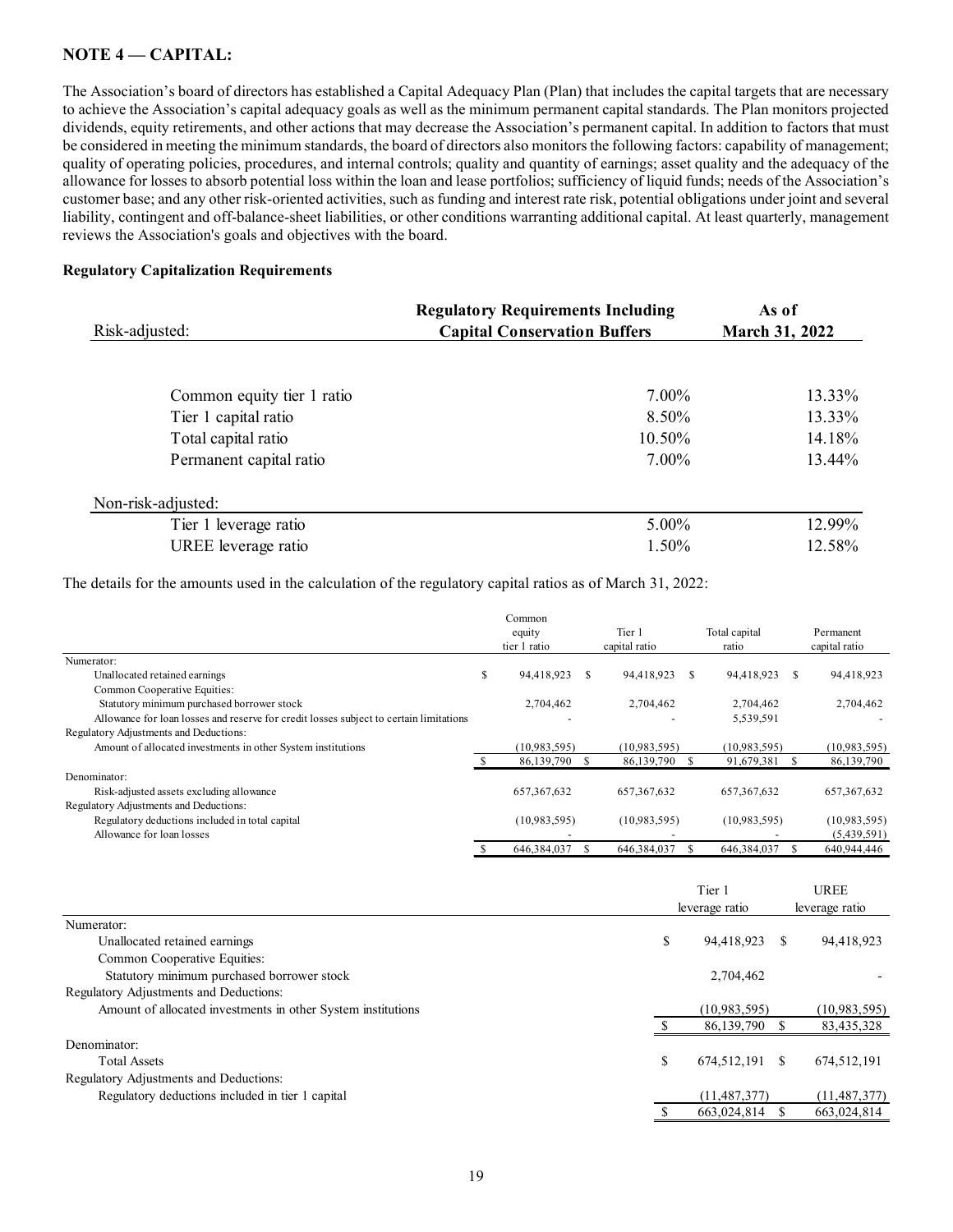An additional component of equity is accumulated other comprehensive loss, which is reported as follows:

Accumulated Other Comprehensive Loss

|                                    | <b>March 31, 2022</b> | March 31, 2021 |
|------------------------------------|-----------------------|----------------|
| Nonpension postretirement benefits | (306, 038)            | (341,390)      |

The Association's accumulated other comprehensive loss relates entirely to its nonpension other postretirement benefits. Amortization of prior service credits are reflected in "Salaries and employee benefits" and amortization of actuarial loss is reflected in "Other noninterest expense" in the Consolidated Statements of Comprehensive Income. The following table summarizes the change in accumulated other comprehensive loss for the three months ended March 31:

| 2022          | 2021            |
|---------------|-----------------|
| \$(310, 037)  | \$(346,227)     |
|               |                 |
| (1,603)       | (1,604)         |
|               |                 |
| 5,602         | 6,441           |
| 3,999         | 4,837           |
| \$ (306, 038) | $$$ $(341,390)$ |
|               |                 |

## NOTE 5 — INCOME TAXES:

Heritage Land Bank, ACA conducts its business activities through two wholly-owned subsidiaries. Long-term mortgage lending activities are conducted through a wholly-owned FLCA subsidiary which is exempt from federal and state income tax. Short- and intermediate-term lending activities are conducted through a wholly-owned PCA subsidiary. The PCA subsidiary and the ACA holding company are subject to income tax. Heritage Land Bank, ACA operates as a cooperative that qualifies for tax treatment under Subchapter T of the Internal Revenue Code. Accordingly, under specified conditions, Heritage Land Bank, ACA can exclude from taxable income amounts distributed as qualified patronage dividends in the form of cash, stock, or allocated retained earnings. Provisions for income taxes are made only on those taxable earnings that will not be distributed as qualified patronage dividends. Deferred taxes are recorded at the tax effect of all temporary differences based on the assumption that such temporary differences are retained by the Association and will therefore impact future tax payments. A valuation allowance is provided against deferred tax assets to the extent that it is more likely than not (more than 50 percent probability), based on management's estimate, that they will not be realized.

## NOTE 6 — FAIR VALUE MEASUREMENTS:

FASB guidance defines fair value as the exchange price that would be received for an asset or paid to transfer a liability in the principal or most advantageous market for the asset or liability. See Note 15 to the 2021 Annual Report to Stockholders for a more complete description.

Assets and liabilities measured at fair value on a recurring basis are summarized below:

| <b>March 31, 2022</b>                      |                              | <b>Fair Value Measurement Using</b> |         | <b>Total Fair</b> |
|--------------------------------------------|------------------------------|-------------------------------------|---------|-------------------|
|                                            | <b>Level 1</b>               | Level 2                             | Level 3 | Value             |
| Assets:                                    |                              |                                     |         |                   |
| Assets held in nonqualified benefit trusts | \$ 71,553                    |                                     |         | \$71,553          |
|                                            |                              |                                     |         |                   |
| December 31, 2021                          | Fair Value Measurement Using | <b>Total Fair</b>                   |         |                   |
|                                            | Level 1                      | Level 2                             | Level 3 | Value             |
| Assets:                                    |                              |                                     |         |                   |
| Assets held in nonqualified benefit trusts | \$65,760                     |                                     |         | \$65,760          |
|                                            |                              |                                     |         |                   |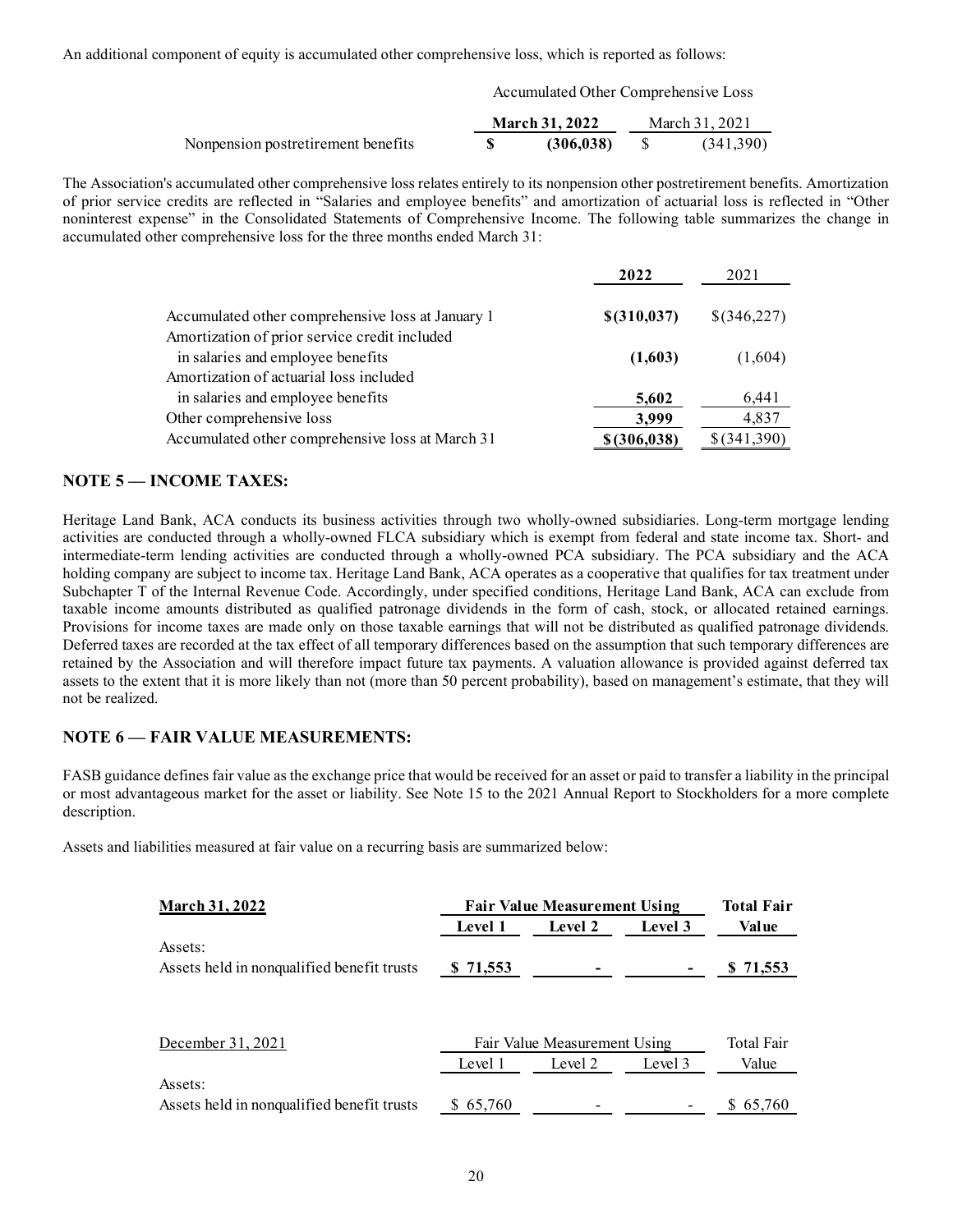## Valuation Techniques

As more fully discussed in Note 15 to the 2021 Annual Report to Stockholders, authoritative guidance establishes a fair value hierarchy, which requires an entity to maximize the use of observable inputs and minimize the use of unobservable inputs when measuring fair value. The following represent a brief summary of the valuation techniques used for the Association's assets and liabilities. For a more complete description, see Notes to the 2021 Annual Report to Stockholders.

#### Assets Held in Nonqualified Benefits Trusts

Assets held in trust funds related to deferred compensation and supplemental retirement plans are classified within Level 1. The trust funds include investments that are actively traded and have quoted net asset values that are observable in the marketplace.

## Standby Letters of Credit

The fair value of letters of credit approximate the fees currently charged for similar agreements or the estimated cost to terminate or otherwise settle similar obligations.

#### Loans Evaluated for Impairment

For certain loans evaluated for impairment under FASB impairment guidance, the fair value is based upon the underlying collateral since the loans are collateral-dependent loans for which real estate is the collateral. The fair value measurement process uses independent appraisals and other market-based information, but in many cases it also requires significant input based on management's knowledge of and judgment about current market conditions, specific issues relating to the collateral and other matters. As a result, a majority of these loans have fair value measurements that fall within Level 3 of the fair value hierarchy. When the value of the real estate, less estimated costs to sell, is less than the principal balance of the loan, a specific reserve is established.

#### Other Property Owned

Other property owned is generally classified as Level 3 of the fair value hierarchy. The process for measuring the fair value of the other property owned involves the use of independent appraisals and other market-based information. Costs to sell represent transaction costs and are not included as a component of the asset's fair value. As a result, these fair value measurements fall within Level 3 of the hierarchy.

#### Cash

For cash, the carrying amount is a reasonable estimate of fair value.

#### Loans

Fair value is estimated by discounting the expected future cash flows using the Associations' current interest rates at which similar loans would be made to borrowers with similar credit risk. The discount rates are based on the Associations' current loan origination rates as well as management's estimates of credit risk. Management has no basis to determine whether the fair values presented would be indicative of the value negotiated in an actual sale and could be less.

For purposes of estimating fair value of accruing loans, the loan portfolio is segregated into pools of loans with homogeneous characteristics. Expected future cash flows, primarily based on contractual terms, and interest rates reflecting appropriate credit risk are separately determined for each individual pool.

The fair value of loans in nonaccrual status that are current as to principal and interest is estimated as described above, with appropriately higher interest rates which reflect the uncertainty of continued cash flows. For collateral-dependent impaired loans, it is assumed that collection will result only from the disposition of the underlying collateral.

#### Commitments to Extend Credit

The fair value of commitments is estimated using the fees currently charged for similar agreements, taking into account the remaining terms of the agreements and the creditworthiness of the counterparties. For fixed-rate loan commitments, estimated fair value also considers the difference between current levels of interest rates and the committed rates.